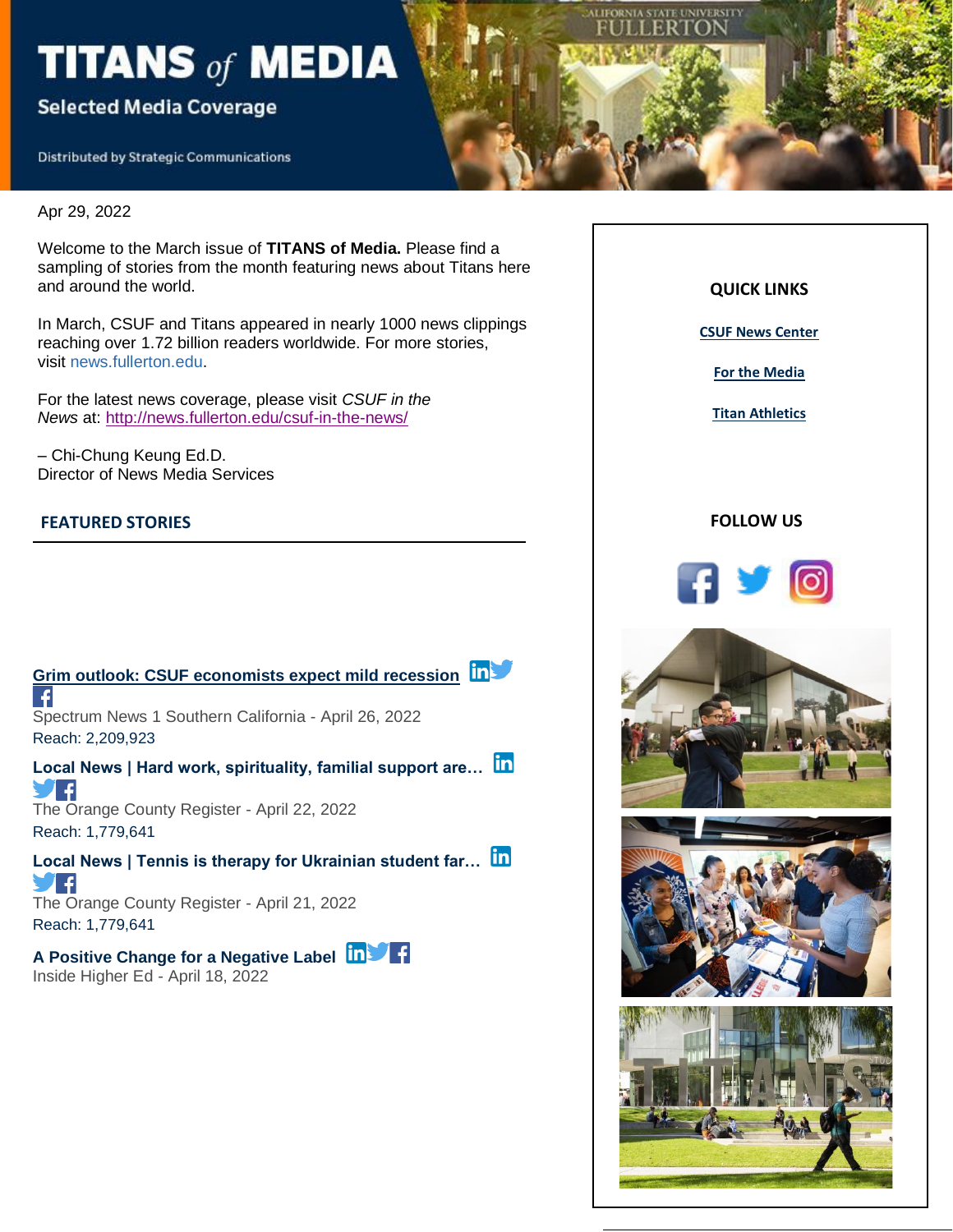**[Local News](https://app.meltwater.com/mwTransition/?url=https%3A%2F%2Fwww.ocregister.com%2F2022%2F04%2F14%2Ftitan-capital-management-team-notches-3rd-straight-win-in-financial-analyst-competition%2F&uId=56799af389db0b74099dc16f&cId=5542641db933d37e9596dc54&dId=X_HmTWVtJ6mp3_Y9A6jDUdixpW0&contextId=624ce4d4416c2a0013c6c00f&op=open&sentiment=P&isHosted=false&publishTime=1649951289000&id=&name=&type=&transitionToken=eyJ0eXAiOiJKV1QiLCJhbGciOiJIUzUxMiJ9.eyJob3N0bmFtZSI6Ind3dy5vY3JlZ2lzdGVyLmNvbSJ9.y_7oUPeo-od2rN21pgqRNiBnDNqzhgKcSu2o9V6JTUrEHivAY1lg6kijTp_ZXee0fM7D3yIO_doLiJfE-DH-og&s=mail-newsletter) in Fig.** The Orange County Register - April 14, 2022 Reach: 1,779,641 **[Veggiepalooza returns in person this coming Saturday,](https://app.meltwater.com/mwTransition/?url=https%3A%2F%2Fwww.oc-breeze.com%2F2022%2F04%2F11%2F211606_veggiepalooza-returns-in-person-this-coming-saturday-april-16%2F&uId=56799af389db0b74099dc16f&cId=5542641db933d37e9596dc54&dId=0YTz8coOofgA17300n7Kfwk-y0M&contextId=624ce4d4416c2a0013c6c00f&op=open&sentiment=P&isHosted=false&publishTime=1649692915000&id=&name=&type=&transitionToken=eyJ0eXAiOiJKV1QiLCJhbGciOiJIUzUxMiJ9.eyJob3N0bmFtZSI6Ind3dy5vYy1icmVlemUuY29tIn0.L5n0a7wGkCIbsS7HPBoOVay31p2l9MuaZC_U2GDzmBjcRRbddCpc3Y1v0LUmC_u5Pc0B1_tVUjBagDa-_XCQzQ&s=mail-newsletter)** 

**[April 16](https://app.meltwater.com/mwTransition/?url=https%3A%2F%2Fwww.oc-breeze.com%2F2022%2F04%2F11%2F211606_veggiepalooza-returns-in-person-this-coming-saturday-april-16%2F&uId=56799af389db0b74099dc16f&cId=5542641db933d37e9596dc54&dId=0YTz8coOofgA17300n7Kfwk-y0M&contextId=624ce4d4416c2a0013c6c00f&op=open&sentiment=P&isHosted=false&publishTime=1649692915000&id=&name=&type=&transitionToken=eyJ0eXAiOiJKV1QiLCJhbGciOiJIUzUxMiJ9.eyJob3N0bmFtZSI6Ind3dy5vYy1icmVlemUuY29tIn0.L5n0a7wGkCIbsS7HPBoOVay31p2l9MuaZC_U2GDzmBjcRRbddCpc3Y1v0LUmC_u5Pc0B1_tVUjBagDa-_XCQzQ&s=mail-newsletter) In Fig.** Orange County Breeze - April 11, 2022 Reach: 26,693

[Local News](https://app.meltwater.com/mwTransition/?url=https%3A%2F%2Fwww.ocregister.com%2F2022%2F04%2F14%2Farmy-special-ops-black-daggers-descend-over-cal-state-fullerton%2F&uId=56799af389db0b74099dc16f&cId=5542641db933d37e9596dc54&dId=UTJsPy4bKKtZIOZG-sBpVA_-62E&contextId=624ce4d4416c2a0013c6c00f&op=open&sentiment=N&isHosted=false&publishTime=1649982454000&id=&name=&type=&transitionToken=eyJ0eXAiOiJKV1QiLCJhbGciOiJIUzUxMiJ9.eyJob3N0bmFtZSI6Ind3dy5vY3JlZ2lzdGVyLmNvbSJ9.y_7oUPeo-od2rN21pgqRNiBnDNqzhgKcSu2o9V6JTUrEHivAY1lg6kijTp_ZXee0fM7D3yIO_doLiJfE-DH-og&s=mail-newsletter) **in f** The Orange County Register - April 14, 2022 Reach: 1,779,641

**[Local News | Project Rebound scholars pay it forward](https://app.meltwater.com/mwTransition/?url=https%3A%2F%2Fwww.ocregister.com%2F2022%2F04%2F07%2Fproject-rebound-scholars-pay-it-forward-with-new-program-aimed-to-help-juvenile-offenders%2F&uId=56799af389db0b74099dc16f&cId=5542641db933d37e9596dc54&dId=_czJig49rRA56Or3-bjUIw2naXI&contextId=624ce4d4416c2a0013c6c00f&op=open&sentiment=N&isHosted=false&publishTime=1649344940000&id=&name=&type=&transitionToken=eyJ0eXAiOiJKV1QiLCJhbGciOiJIUzUxMiJ9.eyJob3N0bmFtZSI6Ind3dy5vY3JlZ2lzdGVyLmNvbSJ9.y_7oUPeo-od2rN21pgqRNiBnDNqzhgKcSu2o9V6JTUrEHivAY1lg6kijTp_ZXee0fM7D3yIO_doLiJfE-DH-og&s=mail-newsletter)**  [with…](https://app.meltwater.com/mwTransition/?url=https%3A%2F%2Fwww.ocregister.com%2F2022%2F04%2F07%2Fproject-rebound-scholars-pay-it-forward-with-new-program-aimed-to-help-juvenile-offenders%2F&uId=56799af389db0b74099dc16f&cId=5542641db933d37e9596dc54&dId=_czJig49rRA56Or3-bjUIw2naXI&contextId=624ce4d4416c2a0013c6c00f&op=open&sentiment=N&isHosted=false&publishTime=1649344940000&id=&name=&type=&transitionToken=eyJ0eXAiOiJKV1QiLCJhbGciOiJIUzUxMiJ9.eyJob3N0bmFtZSI6Ind3dy5vY3JlZ2lzdGVyLmNvbSJ9.y_7oUPeo-od2rN21pgqRNiBnDNqzhgKcSu2o9V6JTUrEHivAY1lg6kijTp_ZXee0fM7D3yIO_doLiJfE-DH-og&s=mail-newsletter) **in Fi** The Orange County Register - April 7, 2022 Reach: 1,779,641

#### **EXPERTS QUOTED**

**[Police: Sacramento shooting was gunfight among gang](https://app.meltwater.com/newsletter/5c6df57cd9a59d6a6617c7d7/inbox/open/documents/Yv1rTXAqm-WYmyY-YrG9G0RVI-c?type=search&agents=&tags=Feature,Experts%20Quoted,Alumni,In%20The%20News,In%20Case%20You%20Missed%20It!&dId=Yv1rTXAqm-WYmyY-YrG9G0RVI-c&publishTime=1649348494000&s=mail-newsletter)**  [rivals](https://app.meltwater.com/newsletter/5c6df57cd9a59d6a6617c7d7/inbox/open/documents/Yv1rTXAqm-WYmyY-YrG9G0RVI-c?type=search&agents=&tags=Feature,Experts%20Quoted,Alumni,In%20The%20News,In%20Case%20You%20Missed%20It!&dId=Yv1rTXAqm-WYmyY-YrG9G0RVI-c&publishTime=1649348494000&s=mail-newsletter) **in Fi** AP (Hosted) - April 7, 2022

Reach: 4,406,445

#### **[Twin peaks: What's behind the seeming abundance of](https://app.meltwater.com/mwTransition/?url=https%3A%2F%2Fwww.piquenewsmagazine.com%2Fcover-stories%2Ftwin-peaks-whats-behind-the-seeming-abundance-of-twins-born-in-the-sea-to-sky-5283945&uId=56799af389db0b74099dc16f&cId=5542641db933d37e9596dc54&dId=VvMTrMtjgVRBoGmzGOOtx-VYQuc&contextId=624ce4d4416c2a0013c6c00f&op=open&sentiment=N&isHosted=false&publishTime=1650787200000&id=&name=&type=&transitionToken=eyJ0eXAiOiJKV1QiLCJhbGciOiJIUzUxMiJ9.eyJob3N0bmFtZSI6Ind3dy5waXF1ZW5ld3NtYWdhemluZS5jb20ifQ.yoVjdYFbRM8tLDfHCGnvV06gOaqfabx1KXJfoFf-h7Tv2JjKtgRHtmutQMxOiXeqQfXNGKgfR7OmPQHJ6cuRsg&s=mail-newsletter)**

**[twins born in the Sea to Sky?](https://app.meltwater.com/mwTransition/?url=https%3A%2F%2Fwww.piquenewsmagazine.com%2Fcover-stories%2Ftwin-peaks-whats-behind-the-seeming-abundance-of-twins-born-in-the-sea-to-sky-5283945&uId=56799af389db0b74099dc16f&cId=5542641db933d37e9596dc54&dId=VvMTrMtjgVRBoGmzGOOtx-VYQuc&contextId=624ce4d4416c2a0013c6c00f&op=open&sentiment=N&isHosted=false&publishTime=1650787200000&id=&name=&type=&transitionToken=eyJ0eXAiOiJKV1QiLCJhbGciOiJIUzUxMiJ9.eyJob3N0bmFtZSI6Ind3dy5waXF1ZW5ld3NtYWdhemluZS5jb20ifQ.yoVjdYFbRM8tLDfHCGnvV06gOaqfabx1KXJfoFf-h7Tv2JjKtgRHtmutQMxOiXeqQfXNGKgfR7OmPQHJ6cuRsg&s=mail-newsletter)**

Pique Newsmagazine - April 24, 2022 Reach: 78,166

**[CSU Fullerton adjustments time period from educational](https://app.meltwater.com/mwTransition/?url=https%3A%2F%2Fmorenewsonline.com%2Fcsu-fullerton-adjustments-time-period-from-educational-probation-to-note%2F&uId=56799af389db0b74099dc16f&cId=5542641db933d37e9596dc54&dId=MSRmyjWt30oD2Gqf40nAfmPNXyM&contextId=624ce4d4416c2a0013c6c00f&op=open&sentiment=N&isHosted=false&publishTime=1650268500000&id=&name=&type=&transitionToken=eyJ0eXAiOiJKV1QiLCJhbGciOiJIUzUxMiJ9.eyJob3N0bmFtZSI6Im1vcmVuZXdzb25saW5lLmNvbSJ9.eaICdH6IfqSKobG00-5AKs2ejnqpPOdZSK16Ytvhtrgg0h-DHYyXsGXzaKUDkuNOld1G3NkgaYdAs12x0iZpyw&s=mail-newsletter)** 

**[probation to note](https://app.meltwater.com/mwTransition/?url=https%3A%2F%2Fmorenewsonline.com%2Fcsu-fullerton-adjustments-time-period-from-educational-probation-to-note%2F&uId=56799af389db0b74099dc16f&cId=5542641db933d37e9596dc54&dId=MSRmyjWt30oD2Gqf40nAfmPNXyM&contextId=624ce4d4416c2a0013c6c00f&op=open&sentiment=N&isHosted=false&publishTime=1650268500000&id=&name=&type=&transitionToken=eyJ0eXAiOiJKV1QiLCJhbGciOiJIUzUxMiJ9.eyJob3N0bmFtZSI6Im1vcmVuZXdzb25saW5lLmNvbSJ9.eaICdH6IfqSKobG00-5AKs2ejnqpPOdZSK16Ytvhtrgg0h-DHYyXsGXzaKUDkuNOld1G3NkgaYdAs12x0iZpyw&s=mail-newsletter)** MoreNewsOnline - April 18, 2022

Reach: 498

**[Orange County median home price tops \\$1 million for the](https://app.meltwater.com/mwTransition/?url=https%3A%2F%2Fwww.sacbee.com%2Fnews%2Fbusiness%2Farticle260618687.html&uId=56799af389db0b74099dc16f&cId=5542641db933d37e9596dc54&dId=Nl2WMOJ5ubOcVWp7crLTDJTQyTg&contextId=624ce4d4416c2a0013c6c00f&op=open&sentiment=P&isHosted=false&publishTime=1650529200000&id=&name=&type=&transitionToken=eyJ0eXAiOiJKV1QiLCJhbGciOiJIUzUxMiJ9.eyJob3N0bmFtZSI6Ind3dy5zYWNiZWUuY29tIn0.-1jRDgFQzZBCNtmkr9zBmybJi4V7vs2wb3ilJ3IW8sTe1qFCF1-o_IwCP1NA6BDfOIjb_tYAoHN1Vjs7Vosf2w&s=mail-newsletter)**  [first time](https://app.meltwater.com/mwTransition/?url=https%3A%2F%2Fwww.sacbee.com%2Fnews%2Fbusiness%2Farticle260618687.html&uId=56799af389db0b74099dc16f&cId=5542641db933d37e9596dc54&dId=Nl2WMOJ5ubOcVWp7crLTDJTQyTg&contextId=624ce4d4416c2a0013c6c00f&op=open&sentiment=P&isHosted=false&publishTime=1650529200000&id=&name=&type=&transitionToken=eyJ0eXAiOiJKV1QiLCJhbGciOiJIUzUxMiJ9.eyJob3N0bmFtZSI6Ind3dy5zYWNiZWUuY29tIn0.-1jRDgFQzZBCNtmkr9zBmybJi4V7vs2wb3ilJ3IW8sTe1qFCF1-o_IwCP1NA6BDfOIjb_tYAoHN1Vjs7Vosf2w&s=mail-newsletter) **in Fig.** 

The Sacramento Bee - April 21, 2022 Reach: 1,633,428

#### **['Lista de personas contra Bukele': La persecución política](https://app.meltwater.com/mwTransition/?url=https%3A%2F%2Fwww.latimes.com%2Fespanol%2Fcalifornia%2Farticulo%2F2022-04-27%2Flista-de-personas-contra-bukele-la-persecucion-politica-bajo-el-regimen-de-excepcion-en-el-salvador&uId=56799af389db0b74099dc16f&cId=5542641db933d37e9596dc54&dId=mpY2DeeV0lyBxkELKQhkga5_y4w&contextId=624ce4d4416c2a0013c6c00f&op=open&sentiment=V&isHosted=false&publishTime=1651033608000&id=&name=&type=&transitionToken=eyJ0eXAiOiJKV1QiLCJhbGciOiJIUzUxMiJ9.eyJob3N0bmFtZSI6Ind3dy5sYXRpbWVzLmNvbSJ9.pyU9VQMKvh5vZJlebfeP6pSkeijFL-KKskx5nXRDHca408jlHn00LoA08Eo_6bPa_m9fGDadZ6Ugn5rodQOyDg&s=mail-newsletter)**

**[bajo el régimen de excepción en El Salvador](https://app.meltwater.com/mwTransition/?url=https%3A%2F%2Fwww.latimes.com%2Fespanol%2Fcalifornia%2Farticulo%2F2022-04-27%2Flista-de-personas-contra-bukele-la-persecucion-politica-bajo-el-regimen-de-excepcion-en-el-salvador&uId=56799af389db0b74099dc16f&cId=5542641db933d37e9596dc54&dId=mpY2DeeV0lyBxkELKQhkga5_y4w&contextId=624ce4d4416c2a0013c6c00f&op=open&sentiment=V&isHosted=false&publishTime=1651033608000&id=&name=&type=&transitionToken=eyJ0eXAiOiJKV1QiLCJhbGciOiJIUzUxMiJ9.eyJob3N0bmFtZSI6Ind3dy5sYXRpbWVzLmNvbSJ9.pyU9VQMKvh5vZJlebfeP6pSkeijFL-KKskx5nXRDHca408jlHn00LoA08Eo_6bPa_m9fGDadZ6Ugn5rodQOyDg&s=mail-newsletter)**

Los Angeles Times - April 26, 2022 Reach: 24,407,351

**Chi-Chung Keung** Director, News Media Services 657-278-8487 [ckeung@fullerton.edu](mailto:ckeung@fullerton.edu)

**Cerise Metzger** Assoc. Director, News Media Services 657-278-4856 [cmetzger@fullerton.edu](mailto:cmetzger@fullerton.edu)

> **Ellen Treanor** Associate Vice President Strategic Communications 657-278-4475 [etreanor@fullerton.edu](mailto:etreanor@fullerton.edu)

#### **[Record set in California as average Orange](https://app.meltwater.com/mwTransition/?url=https%3A%2F%2Fwww.albuquerqueexpress.com%2Fnews%2F272508642%2Frecord-set-in-california-as-average-orange-county-home-hits-1-million&uId=56799af389db0b74099dc16f&cId=5542641db933d37e9596dc54&dId=eYeQ2jzRi_DTq6l-1wgjCxTrYuc&contextId=624ce4d4416c2a0013c6c00f&op=open&sentiment=N&isHosted=false&publishTime=1650690147720&id=&name=&type=&transitionToken=eyJ0eXAiOiJKV1QiLCJhbGciOiJIUzUxMiJ9.eyJob3N0bmFtZSI6Ind3dy5hbGJ1cXVlcnF1ZWV4cHJlc3MuY29tIn0.tN-VDE8QjRRH_iqGqKjD5AXMXj7hDMOo3PVaglk0mnTLErvaFds6ocrm_R9XWtm5Pm9tcxJmKdB09bgO4iUsJw&s=mail-newsletter)**

**[County home hits \\$1 million](https://app.meltwater.com/mwTransition/?url=https%3A%2F%2Fwww.albuquerqueexpress.com%2Fnews%2F272508642%2Frecord-set-in-california-as-average-orange-county-home-hits-1-million&uId=56799af389db0b74099dc16f&cId=5542641db933d37e9596dc54&dId=eYeQ2jzRi_DTq6l-1wgjCxTrYuc&contextId=624ce4d4416c2a0013c6c00f&op=open&sentiment=N&isHosted=false&publishTime=1650690147720&id=&name=&type=&transitionToken=eyJ0eXAiOiJKV1QiLCJhbGciOiJIUzUxMiJ9.eyJob3N0bmFtZSI6Ind3dy5hbGJ1cXVlcnF1ZWV4cHJlc3MuY29tIn0.tN-VDE8QjRRH_iqGqKjD5AXMXj7hDMOo3PVaglk0mnTLErvaFds6ocrm_R9XWtm5Pm9tcxJmKdB09bgO4iUsJw&s=mail-newsletter)** Albuquerque Express - April 22, 2022 Reach: 183

[陳巍是好移民?谷愛凌是壞移民?亞裔忠誠度](https://app.meltwater.com/mwTransition/?url=https%3A%2F%2Fwww.worldjournal.com%2Fwj%2Fstory%2F122753%2F6106877&uId=56799af389db0b74099dc16f&cId=5542641db933d37e9596dc54&dId=AId7QkMdL7uneiR--ilpBLHE4_c&contextId=624ce4d4416c2a0013c6c00f&op=open&sentiment=N&isHosted=false&publishTime=1650957433000&id=&name=&type=&transitionToken=eyJ0eXAiOiJKV1QiLCJhbGciOiJIUzUxMiJ9.eyJob3N0bmFtZSI6Ind3dy53b3JsZGpvdXJuYWwuY29tIn0.5iB49RDbJtnS95TrizDcB2boKag8rKd_epi3Jgj3xxgJvZY_MjOlQzd0rVLj_HSkZew0lkyf08m40dnhDM3u3w&s=mail-newsletter) [引熱議](https://app.meltwater.com/mwTransition/?url=https%3A%2F%2Fwww.worldjournal.com%2Fwj%2Fstory%2F122753%2F6106877&uId=56799af389db0b74099dc16f&cId=5542641db933d37e9596dc54&dId=AId7QkMdL7uneiR--ilpBLHE4_c&contextId=624ce4d4416c2a0013c6c00f&op=open&sentiment=N&isHosted=false&publishTime=1650957433000&id=&name=&type=&transitionToken=eyJ0eXAiOiJKV1QiLCJhbGciOiJIUzUxMiJ9.eyJob3N0bmFtZSI6Ind3dy53b3JsZGpvdXJuYWwuY29tIn0.5iB49RDbJtnS95TrizDcB2boKag8rKd_epi3Jgj3xxgJvZY_MjOlQzd0rVLj_HSkZew0lkyf08m40dnhDM3u3w&s=mail-newsletter) in 1

World Journal - April 26, 2022 Reach: 1,300,677

**[Sacramento Shooting That Left 6 Dead](https://app.meltwater.com/mwTransition/?url=https%3A%2F%2Ftime.com%2F6165071%2Fsacramento-shooting-gangs%2F&uId=56799af389db0b74099dc16f&cId=5542641db933d37e9596dc54&dId=zF0pirladI2f6VkBJ6D8rvqqp1U&contextId=624ce4d4416c2a0013c6c00f&op=open&sentiment=V&isHosted=false&publishTime=1649327160000&id=&name=&type=&transitionToken=eyJ0eXAiOiJKV1QiLCJhbGciOiJIUzUxMiJ9.eyJob3N0bmFtZSI6InRpbWUuY29tIn0.0Hf4_VYh_mXTzeCrTcCfeWhPH9GL3ZQIui_CzwHyJS_3mvZdNemYx-2ggwDGAnpaXiRl5IpVRM8xGxTCYynBhw&s=mail-newsletter)  [Was Gunfight Among Gang Rivals, Police](https://app.meltwater.com/mwTransition/?url=https%3A%2F%2Ftime.com%2F6165071%2Fsacramento-shooting-gangs%2F&uId=56799af389db0b74099dc16f&cId=5542641db933d37e9596dc54&dId=zF0pirladI2f6VkBJ6D8rvqqp1U&contextId=624ce4d4416c2a0013c6c00f&op=open&sentiment=V&isHosted=false&publishTime=1649327160000&id=&name=&type=&transitionToken=eyJ0eXAiOiJKV1QiLCJhbGciOiJIUzUxMiJ9.eyJob3N0bmFtZSI6InRpbWUuY29tIn0.0Hf4_VYh_mXTzeCrTcCfeWhPH9GL3ZQIui_CzwHyJS_3mvZdNemYx-2ggwDGAnpaXiRl5IpVRM8xGxTCYynBhw&s=mail-newsletter)** 

[Say](https://app.meltwater.com/mwTransition/?url=https%3A%2F%2Ftime.com%2F6165071%2Fsacramento-shooting-gangs%2F&uId=56799af389db0b74099dc16f&cId=5542641db933d37e9596dc54&dId=zF0pirladI2f6VkBJ6D8rvqqp1U&contextId=624ce4d4416c2a0013c6c00f&op=open&sentiment=V&isHosted=false&publishTime=1649327160000&id=&name=&type=&transitionToken=eyJ0eXAiOiJKV1QiLCJhbGciOiJIUzUxMiJ9.eyJob3N0bmFtZSI6InRpbWUuY29tIn0.0Hf4_VYh_mXTzeCrTcCfeWhPH9GL3ZQIui_CzwHyJS_3mvZdNemYx-2ggwDGAnpaXiRl5IpVRM8xGxTCYynBhw&s=mail-newsletter) **in F** Time Magazine - April 7, 2022 Reach: 18,185,105

**[How to assess community's resilience](https://app.meltwater.com/mwTransition/?url=https%3A%2F%2Fwww.miragenews.com%2Fhow-to-assess-communitys-resilience-769662%2F&uId=56799af389db0b74099dc16f&cId=5542641db933d37e9596dc54&dId=Ju2pr84ykXgfQw7qTA3iTJPds5w&contextId=624ce4d4416c2a0013c6c00f&op=open&sentiment=N&isHosted=false&publishTime=1650897495000&id=&name=&type=&transitionToken=eyJ0eXAiOiJKV1QiLCJhbGciOiJIUzUxMiJ9.eyJob3N0bmFtZSI6Ind3dy5taXJhZ2VuZXdzLmNvbSJ9.2BkpDuZgwH2fbnpdsagd5Hhwvx7CRFfbo6CMUkgn9jn7IYcXvgnp-tp1eKuVkHrsms9tYRuAZhaNsYf5oXmo8w&s=mail-newsletter)**  $Jf$ Mirage News - April 25, 2022 Reach: 1,175,638

**[Las asombrosas cualidades de los](https://app.meltwater.com/mwTransition/?url=https%3A%2F%2Fwww.eltiempo.com%2Fvida%2Fciencia%2Ftiburones-boreales-tres-cualidades-de-la-especie-que-vive-mas-de-200-anos-663780&uId=56799af389db0b74099dc16f&cId=5542641db933d37e9596dc54&dId=FxA1SDvuapkryF71i9W1_tPWsh0&contextId=624ce4d4416c2a0013c6c00f&op=open&sentiment=N&isHosted=false&publishTime=1650109356200&id=&name=&type=&transitionToken=eyJ0eXAiOiJKV1QiLCJhbGciOiJIUzUxMiJ9.eyJob3N0bmFtZSI6Ind3dy5lbHRpZW1wby5jb20ifQ.EaYuB2xLGpIwXmddfsH4jbvtvyEY0rVJHLsFvZ6fZ67GD4CSyiTHVJJvx0sCR7oNX0pXcgHytq9KWtMtax8OrQ&s=mail-newsletter)  [tiburones ciegos que viven cientos de](https://app.meltwater.com/mwTransition/?url=https%3A%2F%2Fwww.eltiempo.com%2Fvida%2Fciencia%2Ftiburones-boreales-tres-cualidades-de-la-especie-que-vive-mas-de-200-anos-663780&uId=56799af389db0b74099dc16f&cId=5542641db933d37e9596dc54&dId=FxA1SDvuapkryF71i9W1_tPWsh0&contextId=624ce4d4416c2a0013c6c00f&op=open&sentiment=N&isHosted=false&publishTime=1650109356200&id=&name=&type=&transitionToken=eyJ0eXAiOiJKV1QiLCJhbGciOiJIUzUxMiJ9.eyJob3N0bmFtZSI6Ind3dy5lbHRpZW1wby5jb20ifQ.EaYuB2xLGpIwXmddfsH4jbvtvyEY0rVJHLsFvZ6fZ67GD4CSyiTHVJJvx0sCR7oNX0pXcgHytq9KWtMtax8OrQ&s=mail-newsletter)** 

**[años](https://app.meltwater.com/mwTransition/?url=https%3A%2F%2Fwww.eltiempo.com%2Fvida%2Fciencia%2Ftiburones-boreales-tres-cualidades-de-la-especie-que-vive-mas-de-200-anos-663780&uId=56799af389db0b74099dc16f&cId=5542641db933d37e9596dc54&dId=FxA1SDvuapkryF71i9W1_tPWsh0&contextId=624ce4d4416c2a0013c6c00f&op=open&sentiment=N&isHosted=false&publishTime=1650109356200&id=&name=&type=&transitionToken=eyJ0eXAiOiJKV1QiLCJhbGciOiJIUzUxMiJ9.eyJob3N0bmFtZSI6Ind3dy5lbHRpZW1wby5jb20ifQ.EaYuB2xLGpIwXmddfsH4jbvtvyEY0rVJHLsFvZ6fZ67GD4CSyiTHVJJvx0sCR7oNX0pXcgHytq9KWtMtax8OrQ&s=mail-newsletter)** Eltiempo.com - April 16, 2022 Reach: 15,690,712

**[California Struggles to](https://app.meltwater.com/mwTransition/?url=https%3A%2F%2Fwww.kqed.org%2Fnews%2F11911702%2Fcalifornia-struggles-to-recruit-bilingual-teachers-as-demand-grows&uId=56799af389db0b74099dc16f&cId=5542641db933d37e9596dc54&dId=BCSuRRDyZ7RyQcSz4StFISgvDhk&contextId=624ce4d4416c2a0013c6c00f&op=open&sentiment=N&isHosted=false&publishTime=1650491903000&id=&name=&type=&transitionToken=eyJ0eXAiOiJKV1QiLCJhbGciOiJIUzUxMiJ9.eyJob3N0bmFtZSI6Ind3dy5rcWVkLm9yZyJ9.s3lpXX04_fnMkrJ5tUd0FtT7CdS6GR4_ACIitx_52PpIWkK1iEkkgtXATrYBTPZOfWHpZlmamVVnl-6XzpRvrw&s=mail-newsletter) Recruit [Bilin](https://twitter.com/intent/tweet?text=https%3A%2F%2Fwww.kqed.org%2Fnews%2F11911702%2Fcalifornia-struggles-to-recruit-bilingual-teachers-as-demand-grows&uId=56799af389db0b74099dc16f&cId=5542641db933d37e9596dc54&dId=BCSuRRDyZ7RyQcSz4StFISgvDhk&contextId=624ce4d4416c2a0013c6c00f&op=open&sentiment=N&isHosted=false&publishTime=1650491903000&id=&name=&type=&transitionToken=eyJ0eXAiOiJKV1QiLCJhbGciOiJIUzUxMiJ9.eyJob3N0bmFtZSI6Ind3dy5rcWVkLm9yZyJ9.s3lpXX04_fnMkrJ5tUd0FtT7CdS6GR4_ACIitx_52PpIWkK1iEkkgtXATrYBTPZOfWHpZlmamVVnl-6XzpRvrw&s=mail-newsletter)gual** 

**[Teachers as Demand Grows](https://app.meltwater.com/mwTransition/?url=https%3A%2F%2Fwww.kqed.org%2Fnews%2F11911702%2Fcalifornia-struggles-to-recruit-bilingual-teachers-as-demand-grows&uId=56799af389db0b74099dc16f&cId=5542641db933d37e9596dc54&dId=BCSuRRDyZ7RyQcSz4StFISgvDhk&contextId=624ce4d4416c2a0013c6c00f&op=open&sentiment=N&isHosted=false&publishTime=1650491903000&id=&name=&type=&transitionToken=eyJ0eXAiOiJKV1QiLCJhbGciOiJIUzUxMiJ9.eyJob3N0bmFtZSI6Ind3dy5rcWVkLm9yZyJ9.s3lpXX04_fnMkrJ5tUd0FtT7CdS6GR4_ACIitx_52PpIWkK1iEkkgtXATrYBTPZOfWHpZlmamVVnl-6XzpRvrw&s=mail-newsletter)** Northern California Public Broadcasting - April 20, 2022

Reach: 8,867,601

**[Housing | Orange County median home](https://app.meltwater.com/mwTransition/?url=https%3A%2F%2Fwww.ocregister.com%2F2022%2F04%2F20%2Forange-county-median-home-price-tops-1-million-for-the-first-time%2F&uId=56799af389db0b74099dc16f&cId=5542641db933d37e9596dc54&dId=QjdfsGSsZUmuHM51pbAhN6PJrfg&contextId=624ce4d4416c2a0013c6c00f&op=open&sentiment=N&isHosted=false&publishTime=1650463163000&id=&name=&type=&transitionToken=eyJ0eXAiOiJKV1QiLCJhbGciOiJIUzUxMiJ9.eyJob3N0bmFtZSI6Ind3dy5vY3JlZ2lzdGVyLmNvbSJ9.y_7oUPeo-od2rN21pgqRNiBnDNqzhgKcSu2o9V6JTUrEHivAY1lg6kijTp_ZXee0fM7D3yIO_doLiJfE-DH-og&s=mail-newsletter)**  price tops \$1 million... **in** 

The Orange County Register - April 20, 2022 Reach: 1,779,641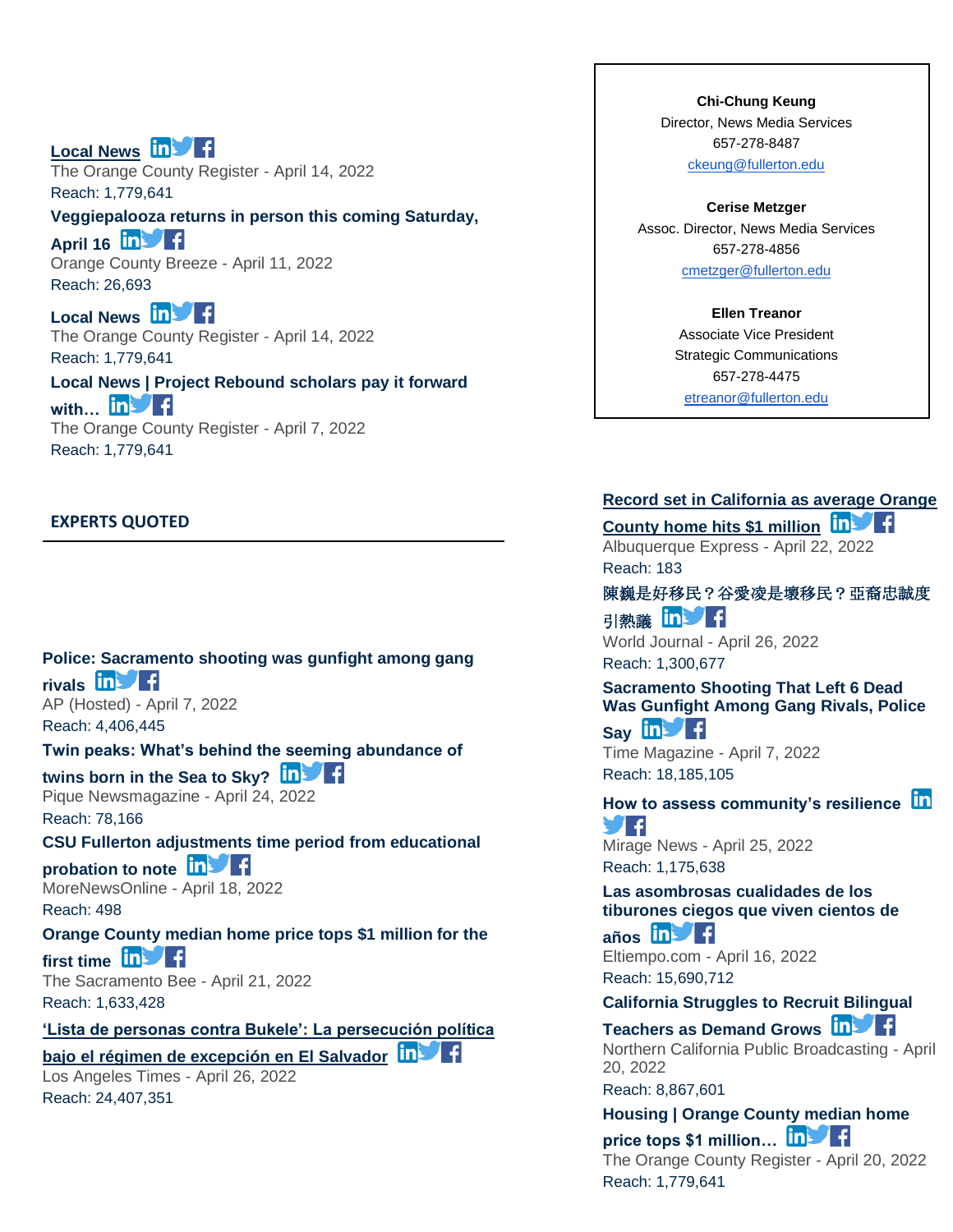#### **[What Is Wax Play? This Hot Bedroom](https://app.meltwater.com/mwTransition/?url=https%3A%2F%2Fwww.womenshealthmag.com%2Fsex-and-love%2Fa29785476%2Fwax-play%2F&uId=56799af389db0b74099dc16f&cId=5542641db933d37e9596dc54&dId=mFj2AYW3GxKuxDbew1NI-tB5VWc&contextId=624ce4d4416c2a0013c6c00f&op=open&sentiment=N&isHosted=false&publishTime=1650341160000&id=&name=&type=&transitionToken=eyJ0eXAiOiJKV1QiLCJhbGciOiJIUzUxMiJ9.eyJob3N0bmFtZSI6Ind3dy53b21lbnNoZWFsdGhtYWcuY29tIn0.OkrgZ57YABpWL90R6Vjw6bGV4y14OBp9VO1550mTI1F_gxhN9QmRzf-B766mKqw7ZHkIyIBgoaAG4LzfNDMaVQ&s=mail-newsletter)**

#### **[Addition Will Heat Up Any Sex Life](https://app.meltwater.com/mwTransition/?url=https%3A%2F%2Fwww.womenshealthmag.com%2Fsex-and-love%2Fa29785476%2Fwax-play%2F&uId=56799af389db0b74099dc16f&cId=5542641db933d37e9596dc54&dId=mFj2AYW3GxKuxDbew1NI-tB5VWc&contextId=624ce4d4416c2a0013c6c00f&op=open&sentiment=N&isHosted=false&publishTime=1650341160000&id=&name=&type=&transitionToken=eyJ0eXAiOiJKV1QiLCJhbGciOiJIUzUxMiJ9.eyJob3N0bmFtZSI6Ind3dy53b21lbnNoZWFsdGhtYWcuY29tIn0.OkrgZ57YABpWL90R6Vjw6bGV4y14OBp9VO1550mTI1F_gxhN9QmRzf-B766mKqw7ZHkIyIBgoaAG4LzfNDMaVQ&s=mail-newsletter)**  $\left| \right|$

Women's Health - April 18, 2022 Reach: 22,301,386

**[Nayib Bukele en guerra abierta contra](https://app.meltwater.com/mwTransition/?url=https%3A%2F%2Fwww.expedientepublico.org%2Fnayib-bukele-en-guerra-abierta-contra-periodistas-y-estados-unidos%2F&uId=56799af389db0b74099dc16f&cId=5542641db933d37e9596dc54&dId=nbJ1b6et44Copa4nPI_kxaBWDB0&contextId=624ce4d4416c2a0013c6c00f&op=open&sentiment=N&isHosted=false&publishTime=1649803143312&id=&name=&type=&transitionToken=eyJ0eXAiOiJKV1QiLCJhbGciOiJIUzUxMiJ9.eyJob3N0bmFtZSI6Ind3dy5leHBlZGllbnRlcHVibGljby5vcmcifQ.YjMPKI1_XyOWyV3CTAmapetbgXG7DsxYmNuonDCb6jV-CrQKDU2SQJNowHnXIVivMn9oYRb1ff_uLxizLfV1nQ&s=mail-newsletter)** 

**[periodistas y Estados Unidos](https://app.meltwater.com/mwTransition/?url=https%3A%2F%2Fwww.expedientepublico.org%2Fnayib-bukele-en-guerra-abierta-contra-periodistas-y-estados-unidos%2F&uId=56799af389db0b74099dc16f&cId=5542641db933d37e9596dc54&dId=nbJ1b6et44Copa4nPI_kxaBWDB0&contextId=624ce4d4416c2a0013c6c00f&op=open&sentiment=N&isHosted=false&publishTime=1649803143312&id=&name=&type=&transitionToken=eyJ0eXAiOiJKV1QiLCJhbGciOiJIUzUxMiJ9.eyJob3N0bmFtZSI6Ind3dy5leHBlZGllbnRlcHVibGljby5vcmcifQ.YjMPKI1_XyOWyV3CTAmapetbgXG7DsxYmNuonDCb6jV-CrQKDU2SQJNowHnXIVivMn9oYRb1ff_uLxizLfV1nQ&s=mail-newsletter)** Expediente Público - April 12, 2022 Reach: 35,464

**[El caso de Melissa Lucio pone de](https://app.meltwater.com/mwTransition/?url=https%3A%2F%2Fwww.telemundo.com%2Fnoticias%2Fnoticias-telemundo%2Fjusticia%2Fel-caso-melissa-lucio-pone-de-manifiesto-los-errores-de-la-policia-al-rcna23755&uId=56799af389db0b74099dc16f&cId=5542641db933d37e9596dc54&dId=YP5lbxEO6yMPogiglmi-PNDSKQA&contextId=624ce4d4416c2a0013c6c00f&op=open&sentiment=V&isHosted=false&publishTime=1649591580000&id=&name=&type=&transitionToken=eyJ0eXAiOiJKV1QiLCJhbGciOiJIUzUxMiJ9.eyJob3N0bmFtZSI6Ind3dy50ZWxlbXVuZG8uY29tIn0.vd8c29JDuCHg8N4uRmaiYyh5-9fz9ArHGCmHkFKIRnHEQvm2W-mLRJ4xZBjV1TiHh_eTV6sexUwxCxaNgNpS6g&s=mail-newsletter)  [manifiesto los errores de la policía al](https://app.meltwater.com/mwTransition/?url=https%3A%2F%2Fwww.telemundo.com%2Fnoticias%2Fnoticias-telemundo%2Fjusticia%2Fel-caso-melissa-lucio-pone-de-manifiesto-los-errores-de-la-policia-al-rcna23755&uId=56799af389db0b74099dc16f&cId=5542641db933d37e9596dc54&dId=YP5lbxEO6yMPogiglmi-PNDSKQA&contextId=624ce4d4416c2a0013c6c00f&op=open&sentiment=V&isHosted=false&publishTime=1649591580000&id=&name=&type=&transitionToken=eyJ0eXAiOiJKV1QiLCJhbGciOiJIUzUxMiJ9.eyJob3N0bmFtZSI6Ind3dy50ZWxlbXVuZG8uY29tIn0.vd8c29JDuCHg8N4uRmaiYyh5-9fz9ArHGCmHkFKIRnHEQvm2W-mLRJ4xZBjV1TiHh_eTV6sexUwxCxaNgNpS6g&s=mail-newsletter)  [interrogar a los sobrevivientes de](https://app.meltwater.com/mwTransition/?url=https%3A%2F%2Fwww.telemundo.com%2Fnoticias%2Fnoticias-telemundo%2Fjusticia%2Fel-caso-melissa-lucio-pone-de-manifiesto-los-errores-de-la-policia-al-rcna23755&uId=56799af389db0b74099dc16f&cId=5542641db933d37e9596dc54&dId=YP5lbxEO6yMPogiglmi-PNDSKQA&contextId=624ce4d4416c2a0013c6c00f&op=open&sentiment=V&isHosted=false&publishTime=1649591580000&id=&name=&type=&transitionToken=eyJ0eXAiOiJKV1QiLCJhbGciOiJIUzUxMiJ9.eyJob3N0bmFtZSI6Ind3dy50ZWxlbXVuZG8uY29tIn0.vd8c29JDuCHg8N4uRmaiYyh5-9fz9ArHGCmHkFKIRnHEQvm2W-mLRJ4xZBjV1TiHh_eTV6sexUwxCxaNgNpS6g&s=mail-newsletter)** 

**[abusos](https://app.meltwater.com/mwTransition/?url=https%3A%2F%2Fwww.telemundo.com%2Fnoticias%2Fnoticias-telemundo%2Fjusticia%2Fel-caso-melissa-lucio-pone-de-manifiesto-los-errores-de-la-policia-al-rcna23755&uId=56799af389db0b74099dc16f&cId=5542641db933d37e9596dc54&dId=YP5lbxEO6yMPogiglmi-PNDSKQA&contextId=624ce4d4416c2a0013c6c00f&op=open&sentiment=V&isHosted=false&publishTime=1649591580000&id=&name=&type=&transitionToken=eyJ0eXAiOiJKV1QiLCJhbGciOiJIUzUxMiJ9.eyJob3N0bmFtZSI6Ind3dy50ZWxlbXVuZG8uY29tIn0.vd8c29JDuCHg8N4uRmaiYyh5-9fz9ArHGCmHkFKIRnHEQvm2W-mLRJ4xZBjV1TiHh_eTV6sexUwxCxaNgNpS6g&s=mail-newsletter)** Telemundo Network - April 10, 2022 Reach: 4,240,512

**[Critical Race Theory is on the Chopping](https://app.meltwater.com/mwTransition/?url=https%3A%2F%2Fvoiceofoc.org%2F2022%2F04%2Fcritical-race-theory-is-on-the-chopping-block-at-placentia-yorba-linda-school-district%2F&uId=56799af389db0b74099dc16f&cId=5542641db933d37e9596dc54&dId=wfl426TPUjobyzD9sQRw7bnktRU&contextId=624ce4d4416c2a0013c6c00f&op=open&sentiment=N&isHosted=false&publishTime=1649161556000&id=&name=&type=&transitionToken=eyJ0eXAiOiJKV1QiLCJhbGciOiJIUzUxMiJ9.eyJob3N0bmFtZSI6InZvaWNlb2ZvYy5vcmcifQ.denipMR4WfLfAOCvU2LrhWVZTcO372t45F6txwKTn69Ir6o3A6mUq4ooVXVOqokZ_2d49cNDiOC8oWInn5AdHw&s=mail-newsletter)  Block at Placentia [-Yorba Linda School](https://app.meltwater.com/mwTransition/?url=https%3A%2F%2Fvoiceofoc.org%2F2022%2F04%2Fcritical-race-theory-is-on-the-chopping-block-at-placentia-yorba-linda-school-district%2F&uId=56799af389db0b74099dc16f&cId=5542641db933d37e9596dc54&dId=wfl426TPUjobyzD9sQRw7bnktRU&contextId=624ce4d4416c2a0013c6c00f&op=open&sentiment=N&isHosted=false&publishTime=1649161556000&id=&name=&type=&transitionToken=eyJ0eXAiOiJKV1QiLCJhbGciOiJIUzUxMiJ9.eyJob3N0bmFtZSI6InZvaWNlb2ZvYy5vcmcifQ.denipMR4WfLfAOCvU2LrhWVZTcO372t45F6txwKTn69Ir6o3A6mUq4ooVXVOqokZ_2d49cNDiOC8oWInn5AdHw&s=mail-newsletter)** 

**[District](https://app.meltwater.com/mwTransition/?url=https%3A%2F%2Fvoiceofoc.org%2F2022%2F04%2Fcritical-race-theory-is-on-the-chopping-block-at-placentia-yorba-linda-school-district%2F&uId=56799af389db0b74099dc16f&cId=5542641db933d37e9596dc54&dId=wfl426TPUjobyzD9sQRw7bnktRU&contextId=624ce4d4416c2a0013c6c00f&op=open&sentiment=N&isHosted=false&publishTime=1649161556000&id=&name=&type=&transitionToken=eyJ0eXAiOiJKV1QiLCJhbGciOiJIUzUxMiJ9.eyJob3N0bmFtZSI6InZvaWNlb2ZvYy5vcmcifQ.denipMR4WfLfAOCvU2LrhWVZTcO372t45F6txwKTn69Ir6o3A6mUq4ooVXVOqokZ_2d49cNDiOC8oWInn5AdHw&s=mail-newsletter) in** Voice of OC - April 5, 2022 Reach: 1,153,283

#### **ALUMNI NEWS**

# **[GOODRX HOLDINGS, INC. : Change in](https://app.meltwater.com/mwTransition/?url=https%3A%2F%2Fwww.marketscreener.com%2Fquote%2Fstock%2FGOODRX-HOLDINGS-INC-112833794%2Fnews%2FGOODRX-HOLDINGS-INC-Change-in-Directors-or-Principal-Officers-form-8-K-40145121%2F&uId=56799af389db0b74099dc16f&cId=5542641db933d37e9596dc54&dId=070hG-DDPcMA3nxkjgIrpN5jvEE&contextId=624ce4d4416c2a0013c6c00f&op=open&sentiment=N&isHosted=false&publishTime=1650917349000&id=&name=&type=&transitionToken=eyJ0eXAiOiJKV1QiLCJhbGciOiJIUzUxMiJ9.eyJob3N0bmFtZSI6Ind3dy5tYXJrZXRzY3JlZW5lci5jb20ifQ.TS6_EVIDhGcJvqUYdXwl2OZl8jjRy8vTFQGlnqQ2NJu2tfOWmNSNR7syf3cJmW6GyRaSjolBFXDFdkvp1tjFlw&s=mail-newsletter)**

**[Directors or Principal Officers \(form 8](https://app.meltwater.com/mwTransition/?url=https%3A%2F%2Fwww.marketscreener.com%2Fquote%2Fstock%2FGOODRX-HOLDINGS-INC-112833794%2Fnews%2FGOODRX-HOLDINGS-INC-Change-in-Directors-or-Principal-Officers-form-8-K-40145121%2F&uId=56799af389db0b74099dc16f&cId=5542641db933d37e9596dc54&dId=070hG-DDPcMA3nxkjgIrpN5jvEE&contextId=624ce4d4416c2a0013c6c00f&op=open&sentiment=N&isHosted=false&publishTime=1650917349000&id=&name=&type=&transitionToken=eyJ0eXAiOiJKV1QiLCJhbGciOiJIUzUxMiJ9.eyJob3N0bmFtZSI6Ind3dy5tYXJrZXRzY3JlZW5lci5jb20ifQ.TS6_EVIDhGcJvqUYdXwl2OZl8jjRy8vTFQGlnqQ2NJu2tfOWmNSNR7syf3cJmW6GyRaSjolBFXDFdkvp1tjFlw&s=mail-newsletter) -**  $K$   $\overline{m}$   $\overline{f}$ 

MarketScreener - April 25, 2022 Reach: 1,538,081

#### **[Williams Hopes to Better 9th Place](https://app.meltwater.com/mwTransition/?url=https%3A%2F%2Fwww.speedwaydigest.com%2Findex.php%2Fnews%2Fracing-news%2F68905-williams-hopes-to-better-9th-place-finishes-this-weekend-in-arizona&uId=56799af389db0b74099dc16f&cId=5542641db933d37e9596dc54&dId=iXOVQWLxFDGEkm1psEIFJswdh58&contextId=624ce4d4416c2a0013c6c00f&op=open&sentiment=N&isHosted=false&publishTime=1650588726684&id=&name=&type=&transitionToken=eyJ0eXAiOiJKV1QiLCJhbGciOiJIUzUxMiJ9.eyJob3N0bmFtZSI6Ind3dy5zcGVlZHdheWRpZ2VzdC5jb20ifQ.BIDOdKX--5-MYRkCSgiveCl8a_EfNzvAfoWvm4UTvCOL9W_aF_etgRiZVk-1ruA7PQsk0xngsOiElCQKNB3Y5g&s=mail-newsletter)**

# **[Finishes This Weekend in Arizona](https://app.meltwater.com/mwTransition/?url=https%3A%2F%2Fwww.speedwaydigest.com%2Findex.php%2Fnews%2Fracing-news%2F68905-williams-hopes-to-better-9th-place-finishes-this-weekend-in-arizona&uId=56799af389db0b74099dc16f&cId=5542641db933d37e9596dc54&dId=iXOVQWLxFDGEkm1psEIFJswdh58&contextId=624ce4d4416c2a0013c6c00f&op=open&sentiment=N&isHosted=false&publishTime=1650588726684&id=&name=&type=&transitionToken=eyJ0eXAiOiJKV1QiLCJhbGciOiJIUzUxMiJ9.eyJob3N0bmFtZSI6Ind3dy5zcGVlZHdheWRpZ2VzdC5jb20ifQ.BIDOdKX--5-MYRkCSgiveCl8a_EfNzvAfoWvm4UTvCOL9W_aF_etgRiZVk-1ruA7PQsk0xngsOiElCQKNB3Y5g&s=mail-newsletter)**

∣ f Speedway Digest - April 21, 2022 Reach: 62,767

**[Is Cindy Costner remarried? The truth](https://app.meltwater.com/mwTransition/?url=https%3A%2F%2Fwww.tuko.co.ke%2Ffacts-lifehacks%2Fcelebrity-biographies%2F450732-is-cindy-costner-remarried-the-truth-kevin-costners-wife%2F&uId=56799af389db0b74099dc16f&cId=5542641db933d37e9596dc54&dId=MePsK3tDbXtwFr7BKCBnIL7CmNw&contextId=624ce4d4416c2a0013c6c00f&op=open&sentiment=N&isHosted=false&publishTime=1650351139000&id=&name=&type=&transitionToken=eyJ0eXAiOiJKV1QiLCJhbGciOiJIUzUxMiJ9.eyJob3N0bmFtZSI6Ind3dy50dWtvLmNvLmtlIn0._Z3Fmmt1G_nVFXlzUZ2zmvaMAUoV7D1Pith__7VM7Di9H7EiAuNpjrWPDftLZstXGrSTNCdnacBEbL5nEwmjdQ&s=mail-newsletter)** 

**[about Kevin Costner's ex](https://app.meltwater.com/mwTransition/?url=https%3A%2F%2Fwww.tuko.co.ke%2Ffacts-lifehacks%2Fcelebrity-biographies%2F450732-is-cindy-costner-remarried-the-truth-kevin-costners-wife%2F&uId=56799af389db0b74099dc16f&cId=5542641db933d37e9596dc54&dId=MePsK3tDbXtwFr7BKCBnIL7CmNw&contextId=624ce4d4416c2a0013c6c00f&op=open&sentiment=N&isHosted=false&publishTime=1650351139000&id=&name=&type=&transitionToken=eyJ0eXAiOiJKV1QiLCJhbGciOiJIUzUxMiJ9.eyJob3N0bmFtZSI6Ind3dy50dWtvLmNvLmtlIn0._Z3Fmmt1G_nVFXlzUZ2zmvaMAUoV7D1Pith__7VM7Di9H7EiAuNpjrWPDftLZstXGrSTNCdnacBEbL5nEwmjdQ&s=mail-newsletter) -wife** tuko - April 18, 2022 Reach: 1,965,159

**[Hotel Indigo Los Angeles Downtown](https://app.meltwater.com/mwTransition/?url=https%3A%2F%2Fwww.traveldailynews.com%2Fpost%2Fhotel-indigo-los-angeles-downtown-appoints-mike-powers-general-manager&uId=56799af389db0b74099dc16f&cId=5542641db933d37e9596dc54&dId=wbhXkigNH9f-K4nbi75zqNgkxsE&contextId=624ce4d4416c2a0013c6c00f&op=open&sentiment=N&isHosted=false&publishTime=1649989920000&id=&name=&type=&transitionToken=eyJ0eXAiOiJKV1QiLCJhbGciOiJIUzUxMiJ9.eyJob3N0bmFtZSI6Ind3dy50cmF2ZWxkYWlseW5ld3MuY29tIn0.nJEx3giesxCuV4qfFivtgdNkoruMMqWPeZC5l_wO-hmRpSpHZiXl79_D5UpNRQY0ANbzeCbaQB5fDqVG-WOz-A&s=mail-newsletter)  [appoints Mike Powers General](https://app.meltwater.com/mwTransition/?url=https%3A%2F%2Fwww.traveldailynews.com%2Fpost%2Fhotel-indigo-los-angeles-downtown-appoints-mike-powers-general-manager&uId=56799af389db0b74099dc16f&cId=5542641db933d37e9596dc54&dId=wbhXkigNH9f-K4nbi75zqNgkxsE&contextId=624ce4d4416c2a0013c6c00f&op=open&sentiment=N&isHosted=false&publishTime=1649989920000&id=&name=&type=&transitionToken=eyJ0eXAiOiJKV1QiLCJhbGciOiJIUzUxMiJ9.eyJob3N0bmFtZSI6Ind3dy50cmF2ZWxkYWlseW5ld3MuY29tIn0.nJEx3giesxCuV4qfFivtgdNkoruMMqWPeZC5l_wO-hmRpSpHZiXl79_D5UpNRQY0ANbzeCbaQB5fDqVG-WOz-A&s=mail-newsletter)** 

**[Manager](https://app.meltwater.com/mwTransition/?url=https%3A%2F%2Fwww.traveldailynews.com%2Fpost%2Fhotel-indigo-los-angeles-downtown-appoints-mike-powers-general-manager&uId=56799af389db0b74099dc16f&cId=5542641db933d37e9596dc54&dId=wbhXkigNH9f-K4nbi75zqNgkxsE&contextId=624ce4d4416c2a0013c6c00f&op=open&sentiment=N&isHosted=false&publishTime=1649989920000&id=&name=&type=&transitionToken=eyJ0eXAiOiJKV1QiLCJhbGciOiJIUzUxMiJ9.eyJob3N0bmFtZSI6Ind3dy50cmF2ZWxkYWlseW5ld3MuY29tIn0.nJEx3giesxCuV4qfFivtgdNkoruMMqWPeZC5l_wO-hmRpSpHZiXl79_D5UpNRQY0ANbzeCbaQB5fDqVG-WOz-A&s=mail-newsletter)**  $\ln$  **f** TravelDailyNews International - April 14, 2022 Reach: 57,948

#### **[Trackdown Management's Picking Up the](https://app.meltwater.com/mwTransition/?url=https%3A%2F%2Fwww.publicceo.com%2F2022%2F04%2Ftrackdown-managements-picking-up-the-pieces-37%2F&uId=56799af389db0b74099dc16f&cId=5542641db933d37e9596dc54&dId=G66sRUav7YtDq477HxGlw85vOR4&contextId=624ce4d4416c2a0013c6c00f&op=open&sentiment=N&isHosted=false&publishTime=1649987784000&id=&name=&type=&transitionToken=eyJ0eXAiOiJKV1QiLCJhbGciOiJIUzUxMiJ9.eyJob3N0bmFtZSI6Ind3dy5wdWJsaWNjZW8uY29tIn0.zquzH86YN3i7-7Q5LUfQL6iKb5qLX20ZRrJjvBrzs7SSK0V-rfZG9ugZEnKDTL770F04TSEee6R0jeKJCY5bVA&s=mail-newsletter)**

[Pieces](https://app.meltwater.com/mwTransition/?url=https%3A%2F%2Fwww.publicceo.com%2F2022%2F04%2Ftrackdown-managements-picking-up-the-pieces-37%2F&uId=56799af389db0b74099dc16f&cId=5542641db933d37e9596dc54&dId=G66sRUav7YtDq477HxGlw85vOR4&contextId=624ce4d4416c2a0013c6c00f&op=open&sentiment=N&isHosted=false&publishTime=1649987784000&id=&name=&type=&transitionToken=eyJ0eXAiOiJKV1QiLCJhbGciOiJIUzUxMiJ9.eyJob3N0bmFtZSI6Ind3dy5wdWJsaWNjZW8uY29tIn0.zquzH86YN3i7-7Q5LUfQL6iKb5qLX20ZRrJjvBrzs7SSK0V-rfZG9ugZEnKDTL770F04TSEee6R0jeKJCY5bVA&s=mail-newsletter) **in Fig.** PublicCEO - April 14, 2022 Reach: 3,879

**[Wofford Advisors Hires Senior UPS Leader](https://app.meltwater.com/mwTransition/?url=https%3A%2F%2Ftalkcmo.com%2Fnews%2Fwofford-advisors-hires-senior-ups-leader-to-drive-its-ecommerce-parcel-strategic-advisory-practice%2F&uId=56799af389db0b74099dc16f&cId=5542641db933d37e9596dc54&dId=lxLclxec7FDe14ekveII-W_ubfA&contextId=624ce4d4416c2a0013c6c00f&op=open&sentiment=N&isHosted=false&publishTime=1649849656000&id=&name=&type=&transitionToken=eyJ0eXAiOiJKV1QiLCJhbGciOiJIUzUxMiJ9.eyJob3N0bmFtZSI6InRhbGtjbW8uY29tIn0.vHxIGtSTtp5oeRYtZmhUZgnnY0V4Gnd8iVZcTo07o4CcwBv3eBojLTZIXt6HT7TAdTXOBrdKc5sSyLGIO-QlMA&s=mail-newsletter)  [to Drive Its eCommerce & Parcel Strategic](https://app.meltwater.com/mwTransition/?url=https%3A%2F%2Ftalkcmo.com%2Fnews%2Fwofford-advisors-hires-senior-ups-leader-to-drive-its-ecommerce-parcel-strategic-advisory-practice%2F&uId=56799af389db0b74099dc16f&cId=5542641db933d37e9596dc54&dId=lxLclxec7FDe14ekveII-W_ubfA&contextId=624ce4d4416c2a0013c6c00f&op=open&sentiment=N&isHosted=false&publishTime=1649849656000&id=&name=&type=&transitionToken=eyJ0eXAiOiJKV1QiLCJhbGciOiJIUzUxMiJ9.eyJob3N0bmFtZSI6InRhbGtjbW8uY29tIn0.vHxIGtSTtp5oeRYtZmhUZgnnY0V4Gnd8iVZcTo07o4CcwBv3eBojLTZIXt6HT7TAdTXOBrdKc5sSyLGIO-QlMA&s=mail-newsletter)** 

# **[Advisory Practice](https://app.meltwater.com/mwTransition/?url=https%3A%2F%2Ftalkcmo.com%2Fnews%2Fwofford-advisors-hires-senior-ups-leader-to-drive-its-ecommerce-parcel-strategic-advisory-practice%2F&uId=56799af389db0b74099dc16f&cId=5542641db933d37e9596dc54&dId=lxLclxec7FDe14ekveII-W_ubfA&contextId=624ce4d4416c2a0013c6c00f&op=open&sentiment=N&isHosted=false&publishTime=1649849656000&id=&name=&type=&transitionToken=eyJ0eXAiOiJKV1QiLCJhbGciOiJIUzUxMiJ9.eyJob3N0bmFtZSI6InRhbGtjbW8uY29tIn0.vHxIGtSTtp5oeRYtZmhUZgnnY0V4Gnd8iVZcTo07o4CcwBv3eBojLTZIXt6HT7TAdTXOBrdKc5sSyLGIO-QlMA&s=mail-newsletter) In Practice**

TalkCMO - April 13, 2022 Reach: 1,356

**[Placentia appoints Jennifer Lampan as](https://app.meltwater.com/mwTransition/?url=https%3A%2F%2Fwww.publicceo.com%2F2022%2F04%2Fplacentia-appoints-jennifer-lampan-as-finance-director%2F&uId=56799af389db0b74099dc16f&cId=5542641db933d37e9596dc54&dId=ilW_QUYeOVOZ0doPlgY-jrbINq4&contextId=624ce4d4416c2a0013c6c00f&op=open&sentiment=P&isHosted=false&publishTime=1649811262000&id=&name=&type=&transitionToken=eyJ0eXAiOiJKV1QiLCJhbGciOiJIUzUxMiJ9.eyJob3N0bmFtZSI6Ind3dy5wdWJsaWNjZW8uY29tIn0.zquzH86YN3i7-7Q5LUfQL6iKb5qLX20ZRrJjvBrzs7SSK0V-rfZG9ugZEnKDTL770F04TSEee6R0jeKJCY5bVA&s=mail-newsletter)** 

**[finance director](https://app.meltwater.com/mwTransition/?url=https%3A%2F%2Fwww.publicceo.com%2F2022%2F04%2Fplacentia-appoints-jennifer-lampan-as-finance-director%2F&uId=56799af389db0b74099dc16f&cId=5542641db933d37e9596dc54&dId=ilW_QUYeOVOZ0doPlgY-jrbINq4&contextId=624ce4d4416c2a0013c6c00f&op=open&sentiment=P&isHosted=false&publishTime=1649811262000&id=&name=&type=&transitionToken=eyJ0eXAiOiJKV1QiLCJhbGciOiJIUzUxMiJ9.eyJob3N0bmFtZSI6Ind3dy5wdWJsaWNjZW8uY29tIn0.zquzH86YN3i7-7Q5LUfQL6iKb5qLX20ZRrJjvBrzs7SSK0V-rfZG9ugZEnKDTL770F04TSEee6R0jeKJCY5bVA&s=mail-newsletter) in Fig.** 

PublicCEO - April 12, 2022 Reach: 3,879

#### **[Los Angeles County Supervisor Hilda L.](https://app.meltwater.com/mwTransition/?url=https%3A%2F%2Flapost.us%2F%3Fp%3D47130&uId=56799af389db0b74099dc16f&cId=5542641db933d37e9596dc54&dId=AiGXuFZl7pPgqnNQ2RVOOlP51xw&contextId=624ce4d4416c2a0013c6c00f&op=open&sentiment=P&isHosted=false&publishTime=1649789999000&id=&name=&type=&transitionToken=eyJ0eXAiOiJKV1QiLCJhbGciOiJIUzUxMiJ9.eyJob3N0bmFtZSI6ImxhcG9zdC51cyJ9.BN6czoTpfmlk2vZHL-y5Acn5_ZThyRh6I4NtBHzM8phvsef7lfiuCduKkI4ec7M-R8plOLucilfKynFmoRrV5Q&s=mail-newsletter)  [Solis Endorses Alton Wang for Pasadena](https://app.meltwater.com/mwTransition/?url=https%3A%2F%2Flapost.us%2F%3Fp%3D47130&uId=56799af389db0b74099dc16f&cId=5542641db933d37e9596dc54&dId=AiGXuFZl7pPgqnNQ2RVOOlP51xw&contextId=624ce4d4416c2a0013c6c00f&op=open&sentiment=P&isHosted=false&publishTime=1649789999000&id=&name=&type=&transitionToken=eyJ0eXAiOiJKV1QiLCJhbGciOiJIUzUxMiJ9.eyJob3N0bmFtZSI6ImxhcG9zdC51cyJ9.BN6czoTpfmlk2vZHL-y5Acn5_ZThyRh6I4NtBHzM8phvsef7lfiuCduKkI4ec7M-R8plOLucilfKynFmoRrV5Q&s=mail-newsletter)**

**[City College Board of Trustees](https://app.meltwater.com/mwTransition/?url=https%3A%2F%2Flapost.us%2F%3Fp%3D47130&uId=56799af389db0b74099dc16f&cId=5542641db933d37e9596dc54&dId=AiGXuFZl7pPgqnNQ2RVOOlP51xw&contextId=624ce4d4416c2a0013c6c00f&op=open&sentiment=P&isHosted=false&publishTime=1649789999000&id=&name=&type=&transitionToken=eyJ0eXAiOiJKV1QiLCJhbGciOiJIUzUxMiJ9.eyJob3N0bmFtZSI6ImxhcG9zdC51cyJ9.BN6czoTpfmlk2vZHL-y5Acn5_ZThyRh6I4NtBHzM8phvsef7lfiuCduKkI4ec7M-R8plOLucilfKynFmoRrV5Q&s=mail-newsletter)** LA Post - April 12, 2022 Reach: 684

**[How Arguello Market's 'world famous](https://app.meltwater.com/mwTransition/?url=https%3A%2F%2Fwww.sfgate.com%2Ffood%2Farticle%2FArguello-Market-world-famous-turkey-sandwich-in-SF-17060002.php%3FIPID%3DSFGate-HP-CP-Spotlight&uId=56799af389db0b74099dc16f&cId=5542641db933d37e9596dc54&dId=MWtWPxTnx2ajZhbsOLNkz4bAJpU&contextId=624ce4d4416c2a0013c6c00f&op=open&sentiment=N&isHosted=false&publishTime=1649767228832&id=&name=&type=&transitionToken=eyJ0eXAiOiJKV1QiLCJhbGciOiJIUzUxMiJ9.eyJob3N0bmFtZSI6Ind3dy5zZmdhdGUuY29tIn0.lGJOn0btFj4UT_1q2VbE1kq2XPaKB98Vcg3cLkcDBDcRAas8kEO5jWqfW4ZqilcQv2i0glURIZZJOGW2ope0tw&s=mail-newsletter)  [turkey sandwich' became a cult favorite in](https://app.meltwater.com/mwTransition/?url=https%3A%2F%2Fwww.sfgate.com%2Ffood%2Farticle%2FArguello-Market-world-famous-turkey-sandwich-in-SF-17060002.php%3FIPID%3DSFGate-HP-CP-Spotlight&uId=56799af389db0b74099dc16f&cId=5542641db933d37e9596dc54&dId=MWtWPxTnx2ajZhbsOLNkz4bAJpU&contextId=624ce4d4416c2a0013c6c00f&op=open&sentiment=N&isHosted=false&publishTime=1649767228832&id=&name=&type=&transitionToken=eyJ0eXAiOiJKV1QiLCJhbGciOiJIUzUxMiJ9.eyJob3N0bmFtZSI6Ind3dy5zZmdhdGUuY29tIn0.lGJOn0btFj4UT_1q2VbE1kq2XPaKB98Vcg3cLkcDBDcRAas8kEO5jWqfW4ZqilcQv2i0glURIZZJOGW2ope0tw&s=mail-newsletter)** 

[San Francisco](https://app.meltwater.com/mwTransition/?url=https%3A%2F%2Fwww.sfgate.com%2Ffood%2Farticle%2FArguello-Market-world-famous-turkey-sandwich-in-SF-17060002.php%3FIPID%3DSFGate-HP-CP-Spotlight&uId=56799af389db0b74099dc16f&cId=5542641db933d37e9596dc54&dId=MWtWPxTnx2ajZhbsOLNkz4bAJpU&contextId=624ce4d4416c2a0013c6c00f&op=open&sentiment=N&isHosted=false&publishTime=1649767228832&id=&name=&type=&transitionToken=eyJ0eXAiOiJKV1QiLCJhbGciOiJIUzUxMiJ9.eyJob3N0bmFtZSI6Ind3dy5zZmdhdGUuY29tIn0.lGJOn0btFj4UT_1q2VbE1kq2XPaKB98Vcg3cLkcDBDcRAas8kEO5jWqfW4ZqilcQv2i0glURIZZJOGW2ope0tw&s=mail-newsletter) **in Francisco** SFGate - April 12, 2022 Reach: 14,807,017

**[New Book by Susan M. Davis: Lipstick](https://app.meltwater.com/mwTransition/?url=http%3A%2F%2Fprsync.com%2Fadelaide-books%2Fnew-book-by-susan-m-davis-lipstick-lesbian-3601686%2F&uId=56799af389db0b74099dc16f&cId=5542641db933d37e9596dc54&dId=dO9Ff6sClv6l4nP09GG7kTc_Kj0&contextId=624ce4d4416c2a0013c6c00f&op=open&sentiment=N&isHosted=false&publishTime=1649688701077&id=&name=&type=&transitionToken=eyJ0eXAiOiJKV1QiLCJhbGciOiJIUzUxMiJ9.eyJob3N0bmFtZSI6InByc3luYy5jb20ifQ.zkoVAJ9JKEhlpLnFlKKb5FYIf8joivF8_wsc6eN-Yxs8SmDLPWQGbZyjDaMW4id0ROlxTLTPfNcdL2i6eUTH3g&s=mail-newsletter)** 

[Lesbian](https://app.meltwater.com/mwTransition/?url=http%3A%2F%2Fprsync.com%2Fadelaide-books%2Fnew-book-by-susan-m-davis-lipstick-lesbian-3601686%2F&uId=56799af389db0b74099dc16f&cId=5542641db933d37e9596dc54&dId=dO9Ff6sClv6l4nP09GG7kTc_Kj0&contextId=624ce4d4416c2a0013c6c00f&op=open&sentiment=N&isHosted=false&publishTime=1649688701077&id=&name=&type=&transitionToken=eyJ0eXAiOiJKV1QiLCJhbGciOiJIUzUxMiJ9.eyJob3N0bmFtZSI6InByc3luYy5jb20ifQ.zkoVAJ9JKEhlpLnFlKKb5FYIf8joivF8_wsc6eN-Yxs8SmDLPWQGbZyjDaMW4id0ROlxTLTPfNcdL2i6eUTH3g&s=mail-newsletter) **in Fi** Prsync.com - April 11, 2022 Reach: 17,034

**[From Idea to Execution: How Kyle Geers](https://app.meltwater.com/mwTransition/?url=https%3A%2F%2Fwww.laprogressive.com%2Fsponsored%2Fkyle-geers-and-john-ikosipentarhos&uId=56799af389db0b74099dc16f&cId=5542641db933d37e9596dc54&dId=A3Fkl3S7Fw_aWc7BOuAamFGbh5Y&contextId=624ce4d4416c2a0013c6c00f&op=open&sentiment=N&isHosted=false&publishTime=1649579820000&id=&name=&type=&transitionToken=eyJ0eXAiOiJKV1QiLCJhbGciOiJIUzUxMiJ9.eyJob3N0bmFtZSI6Ind3dy5sYXByb2dyZXNzaXZlLmNvbSJ9.Xmsv2z-T-bsoRYI6GLxE5GJLiIFU0PZzYb8brXjBhAqOeSfdcE1JmQh0epx7hGMi3gG0-se_eYBf1g49SrxM2Q&s=mail-newsletter)  [And John Ikosipentarhos Started Zeroed](https://app.meltwater.com/mwTransition/?url=https%3A%2F%2Fwww.laprogressive.com%2Fsponsored%2Fkyle-geers-and-john-ikosipentarhos&uId=56799af389db0b74099dc16f&cId=5542641db933d37e9596dc54&dId=A3Fkl3S7Fw_aWc7BOuAamFGbh5Y&contextId=624ce4d4416c2a0013c6c00f&op=open&sentiment=N&isHosted=false&publishTime=1649579820000&id=&name=&type=&transitionToken=eyJ0eXAiOiJKV1QiLCJhbGciOiJIUzUxMiJ9.eyJob3N0bmFtZSI6Ind3dy5sYXByb2dyZXNzaXZlLmNvbSJ9.Xmsv2z-T-bsoRYI6GLxE5GJLiIFU0PZzYb8brXjBhAqOeSfdcE1JmQh0epx7hGMi3gG0-se_eYBf1g49SrxM2Q&s=mail-newsletter) -**

[In Consulting, LLP](https://app.meltwater.com/mwTransition/?url=https%3A%2F%2Fwww.laprogressive.com%2Fsponsored%2Fkyle-geers-and-john-ikosipentarhos&uId=56799af389db0b74099dc16f&cId=5542641db933d37e9596dc54&dId=A3Fkl3S7Fw_aWc7BOuAamFGbh5Y&contextId=624ce4d4416c2a0013c6c00f&op=open&sentiment=N&isHosted=false&publishTime=1649579820000&id=&name=&type=&transitionToken=eyJ0eXAiOiJKV1QiLCJhbGciOiJIUzUxMiJ9.eyJob3N0bmFtZSI6Ind3dy5sYXByb2dyZXNzaXZlLmNvbSJ9.Xmsv2z-T-bsoRYI6GLxE5GJLiIFU0PZzYb8brXjBhAqOeSfdcE1JmQh0epx7hGMi3gG0-se_eYBf1g49SrxM2Q&s=mail-newsletter) **In Section** LA Progressive - April 10, 2022 Reach: 72,122

**[Dirty Cookie Shark Tank Update: Where Is](https://app.meltwater.com/mwTransition/?url=https%3A%2F%2Fthecinemaholic.com%2Fdirty-cookie-shark-tank-update-where-is-dirty-cookie-now%2F&uId=56799af389db0b74099dc16f&cId=5542641db933d37e9596dc54&dId=oO0VlMPy4X26pCVGYe_fMpelD-s&contextId=624ce4d4416c2a0013c6c00f&op=open&sentiment=N&isHosted=false&publishTime=1649437254000&id=&name=&type=&transitionToken=eyJ0eXAiOiJKV1QiLCJhbGciOiJIUzUxMiJ9.eyJob3N0bmFtZSI6InRoZWNpbmVtYWhvbGljLmNvbSJ9.K789wzezOq8ZeHXzTiQ-JoEDgRcL3Lbz-iyYv4hXo8IuiEVGp3eJv47Ofj4n8zEDrOQqfcC0gWgTatiq88vU3g&s=mail-newsletter)** 

**[Dirty Cookie Now?](https://app.meltwater.com/mwTransition/?url=https%3A%2F%2Fthecinemaholic.com%2Fdirty-cookie-shark-tank-update-where-is-dirty-cookie-now%2F&uId=56799af389db0b74099dc16f&cId=5542641db933d37e9596dc54&dId=oO0VlMPy4X26pCVGYe_fMpelD-s&contextId=624ce4d4416c2a0013c6c00f&op=open&sentiment=N&isHosted=false&publishTime=1649437254000&id=&name=&type=&transitionToken=eyJ0eXAiOiJKV1QiLCJhbGciOiJIUzUxMiJ9.eyJob3N0bmFtZSI6InRoZWNpbmVtYWhvbGljLmNvbSJ9.K789wzezOq8ZeHXzTiQ-JoEDgRcL3Lbz-iyYv4hXo8IuiEVGp3eJv47Ofj4n8zEDrOQqfcC0gWgTatiq88vU3g&s=mail-newsletter)** In Cinemaholic - April 8, 2022 Reach: 6,137,091

**[Dirty Cookie on Shark Tank: Founder](https://app.meltwater.com/mwTransition/?url=https%3A%2F%2Fwww.sportskeeda.com%2Fpop-culture%2Fdirty-cookie-shark-tank-founder-shahira-marei-startup-consultant-starting-company&uId=56799af389db0b74099dc16f&cId=5542641db933d37e9596dc54&dId=L2PSan3fBQAs0zVaz8EzvzBOuiQ&contextId=624ce4d4416c2a0013c6c00f&op=open&sentiment=N&isHosted=false&publishTime=1649407634000&id=&name=&type=&transitionToken=eyJ0eXAiOiJKV1QiLCJhbGciOiJIUzUxMiJ9.eyJob3N0bmFtZSI6Ind3dy5zcG9ydHNrZWVkYS5jb20ifQ.j6pmsyJAZZWCM7CUM9AKJd9ZA64-YhnJs3EwH2Tph2iwS60gU0nrjCMWgtPLGQ7aQv2T2f0zrfMikwzLN6urNA&s=mail-newsletter)  [Shahira Marei was a startup consultant](https://app.meltwater.com/mwTransition/?url=https%3A%2F%2Fwww.sportskeeda.com%2Fpop-culture%2Fdirty-cookie-shark-tank-founder-shahira-marei-startup-consultant-starting-company&uId=56799af389db0b74099dc16f&cId=5542641db933d37e9596dc54&dId=L2PSan3fBQAs0zVaz8EzvzBOuiQ&contextId=624ce4d4416c2a0013c6c00f&op=open&sentiment=N&isHosted=false&publishTime=1649407634000&id=&name=&type=&transitionToken=eyJ0eXAiOiJKV1QiLCJhbGciOiJIUzUxMiJ9.eyJob3N0bmFtZSI6Ind3dy5zcG9ydHNrZWVkYS5jb20ifQ.j6pmsyJAZZWCM7CUM9AKJd9ZA64-YhnJs3EwH2Tph2iwS60gU0nrjCMWgtPLGQ7aQv2T2f0zrfMikwzLN6urNA&s=mail-newsletter)** 

**[before starting her own company](https://app.meltwater.com/mwTransition/?url=https%3A%2F%2Fwww.sportskeeda.com%2Fpop-culture%2Fdirty-cookie-shark-tank-founder-shahira-marei-startup-consultant-starting-company&uId=56799af389db0b74099dc16f&cId=5542641db933d37e9596dc54&dId=L2PSan3fBQAs0zVaz8EzvzBOuiQ&contextId=624ce4d4416c2a0013c6c00f&op=open&sentiment=N&isHosted=false&publishTime=1649407634000&id=&name=&type=&transitionToken=eyJ0eXAiOiJKV1QiLCJhbGciOiJIUzUxMiJ9.eyJob3N0bmFtZSI6Ind3dy5zcG9ydHNrZWVkYS5jb20ifQ.j6pmsyJAZZWCM7CUM9AKJd9ZA64-YhnJs3EwH2Tph2iwS60gU0nrjCMWgtPLGQ7aQv2T2f0zrfMikwzLN6urNA&s=mail-newsletter)** Sportskeeda - April 8, 2022 Reach: 33,731,318

**[Novel "Voice of A Mummy" Receives First](https://app.meltwater.com/mwTransition/?url=https%3A%2F%2Fwww.wicz.com%2Fstory%2F46240714%2Fnovel-voice-of-a-mummy-receives-first-place-award-from-bookfest&uId=56799af389db0b74099dc16f&cId=5542641db933d37e9596dc54&dId=1dRO3bEcudTGhdV78gMUfzxIKMI&contextId=624ce4d4416c2a0013c6c00f&op=open&sentiment=N&isHosted=false&publishTime=1649315880000&id=&name=&type=&transitionToken=eyJ0eXAiOiJKV1QiLCJhbGciOiJIUzUxMiJ9.eyJob3N0bmFtZSI6Ind3dy53aWN6LmNvbSJ9.WkQPbzCp2fmYFZ77xGrSr9sxeWMmpTmHVbTJlM8Dhu6p5hcD2NAt97ZGAfo9PetfJxDxianuhD8d51ChBKMzZg&s=mail-newsletter)** 

**[Place Award From Bookfest](https://app.meltwater.com/mwTransition/?url=https%3A%2F%2Fwww.wicz.com%2Fstory%2F46240714%2Fnovel-voice-of-a-mummy-receives-first-place-award-from-bookfest&uId=56799af389db0b74099dc16f&cId=5542641db933d37e9596dc54&dId=1dRO3bEcudTGhdV78gMUfzxIKMI&contextId=624ce4d4416c2a0013c6c00f&op=open&sentiment=N&isHosted=false&publishTime=1649315880000&id=&name=&type=&transitionToken=eyJ0eXAiOiJKV1QiLCJhbGciOiJIUzUxMiJ9.eyJob3N0bmFtZSI6Ind3dy53aWN6LmNvbSJ9.WkQPbzCp2fmYFZ77xGrSr9sxeWMmpTmHVbTJlM8Dhu6p5hcD2NAt97ZGAfo9PetfJxDxianuhD8d51ChBKMzZg&s=mail-newsletter) in** WICZ -TV - April 7, 2022 Reach: 1,113,025

## **[TJ Dillashaw opens new Clean Juice bar in](https://app.meltwater.com/mwTransition/?url=http%3A%2F%2Fwww.ladowntownnews.com%2Fbusiness%2Ftj-dillashaw-opens-new-clean-juice-bar-in-agoura-hills%2Farticle_d3ff72b2-b20c-11ec-a946-57d0fd48d373.html&uId=56799af389db0b74099dc16f&cId=5542641db933d37e9596dc54&dId=hY52dn6s1CSy2yPae7EXR--IugM&contextId=624ce4d4416c2a0013c6c00f&op=open&sentiment=P&isHosted=false&publishTime=1649059200000&id=&name=&type=&transitionToken=eyJ0eXAiOiJKV1QiLCJhbGciOiJIUzUxMiJ9.eyJob3N0bmFtZSI6Ind3dy5sYWRvd250b3dubmV3cy5jb20ifQ._xMg2mvx1i_k-uaadJgvIPcVUO6cftf0AWnAqt2hAml3LzN_DUg1giK4lC5mMka98I8Zppy3MYA7lL0_747M7Q&s=mail-newsletter)**

**[Agoura Hills](https://app.meltwater.com/mwTransition/?url=http%3A%2F%2Fwww.ladowntownnews.com%2Fbusiness%2Ftj-dillashaw-opens-new-clean-juice-bar-in-agoura-hills%2Farticle_d3ff72b2-b20c-11ec-a946-57d0fd48d373.html&uId=56799af389db0b74099dc16f&cId=5542641db933d37e9596dc54&dId=hY52dn6s1CSy2yPae7EXR--IugM&contextId=624ce4d4416c2a0013c6c00f&op=open&sentiment=P&isHosted=false&publishTime=1649059200000&id=&name=&type=&transitionToken=eyJ0eXAiOiJKV1QiLCJhbGciOiJIUzUxMiJ9.eyJob3N0bmFtZSI6Ind3dy5sYWRvd250b3dubmV3cy5jb20ifQ._xMg2mvx1i_k-uaadJgvIPcVUO6cftf0AWnAqt2hAml3LzN_DUg1giK4lC5mMka98I8Zppy3MYA7lL0_747M7Q&s=mail-newsletter) In the Fill** Los Angeles Downtown News - April 4, 2022 Reach: 16,762

**[Latino hace historia al ser nombrado](https://app.meltwater.com/mwTransition/?url=https%3A%2F%2Flaopinion.com%2F2022%2F04%2F01%2Flatino-hace-historia-al-ser-nombrado-presidente-del-ymca-del-area-metropolitana-de-los-angeles%2F&uId=56799af389db0b74099dc16f&cId=5542641db933d37e9596dc54&dId=8dVRSzkQKqcskUR50TaS8Ydax94&contextId=624ce4d4416c2a0013c6c00f&op=open&sentiment=N&isHosted=false&publishTime=1648853405000&id=&name=&type=&transitionToken=eyJ0eXAiOiJKV1QiLCJhbGciOiJIUzUxMiJ9.eyJob3N0bmFtZSI6Imxhb3Bpbmlvbi5jb20ifQ.2uvvOU9woTOKQ6ckA8btbef-RuIx40FNmoC_PMmCmTtyFFgQGK-Htu9qRgCOyiA_swFRyLL_TJ0L4l1t9esNAQ&s=mail-newsletter)  [presidente del YMCA del área](https://app.meltwater.com/mwTransition/?url=https%3A%2F%2Flaopinion.com%2F2022%2F04%2F01%2Flatino-hace-historia-al-ser-nombrado-presidente-del-ymca-del-area-metropolitana-de-los-angeles%2F&uId=56799af389db0b74099dc16f&cId=5542641db933d37e9596dc54&dId=8dVRSzkQKqcskUR50TaS8Ydax94&contextId=624ce4d4416c2a0013c6c00f&op=open&sentiment=N&isHosted=false&publishTime=1648853405000&id=&name=&type=&transitionToken=eyJ0eXAiOiJKV1QiLCJhbGciOiJIUzUxMiJ9.eyJob3N0bmFtZSI6Imxhb3Bpbmlvbi5jb20ifQ.2uvvOU9woTOKQ6ckA8btbef-RuIx40FNmoC_PMmCmTtyFFgQGK-Htu9qRgCOyiA_swFRyLL_TJ0L4l1t9esNAQ&s=mail-newsletter)** 

**[metropolitana de Los Ángeles](https://app.meltwater.com/mwTransition/?url=https%3A%2F%2Flaopinion.com%2F2022%2F04%2F01%2Flatino-hace-historia-al-ser-nombrado-presidente-del-ymca-del-area-metropolitana-de-los-angeles%2F&uId=56799af389db0b74099dc16f&cId=5542641db933d37e9596dc54&dId=8dVRSzkQKqcskUR50TaS8Ydax94&contextId=624ce4d4416c2a0013c6c00f&op=open&sentiment=N&isHosted=false&publishTime=1648853405000&id=&name=&type=&transitionToken=eyJ0eXAiOiJKV1QiLCJhbGciOiJIUzUxMiJ9.eyJob3N0bmFtZSI6Imxhb3Bpbmlvbi5jb20ifQ.2uvvOU9woTOKQ6ckA8btbef-RuIx40FNmoC_PMmCmTtyFFgQGK-Htu9qRgCOyiA_swFRyLL_TJ0L4l1t9esNAQ&s=mail-newsletter)** La Opinion - April 1, 2022 Reach: 6,763,244

**[Apolla on 'Shark Tank': What is the cost, who are the founders and how](https://app.meltwater.com/mwTransition/?url=https%3A%2F%2Fm.dailyhunt.in%2Fnews%2Findia%2Fenglish%2Fmeaworldwide-epaper-meaww%2Fapolla%2Bon%2Bshark%2Btank%2Bwhat%2Bis%2Bthe%2Bcost%2Bwho%2Bare%2Bthe%2Bfounders%2Band%2Bhow%2Bto%2Bpurchase%2Bcompression%2Bsocks-newsid-n373335900&uId=56799af389db0b74099dc16f&cId=5542641db933d37e9596dc54&dId=TJAibjvhfk_DAaZDk_1FOMTrW-8&contextId=624ce4d4416c2a0013c6c00f&op=open&sentiment=P&isHosted=false&publishTime=1648852812000&id=&name=&type=&transitionToken=eyJ0eXAiOiJKV1QiLCJhbGciOiJIUzUxMiJ9.eyJob3N0bmFtZSI6Im0uZGFpbHlodW50LmluIn0.zEY9oCfuU6n2svDGbSQw3zKtZtQN1YXY6GI-CA_CwmAExUfZO9kleL22cmViC0PqrbYwMsFtmv6UnuBO3fP7hw&s=mail-newsletter)**

Dailyhunt - April 1, 2022 Reach: 6,013,247

**[Trent Williams Gets 9th in Perris Usac/Cra](https://app.meltwater.com/mwTransition/?url=https%3A%2F%2Fwww.speedwaydigest.com%2Findex.php%2Fnews%2Fracing-news%2F68336-trent-williams-gets-9th-in-perris-usac-cra-race-and-heads-to-central-california&uId=56799af389db0b74099dc16f&cId=5542641db933d37e9596dc54&dId=2Xe6W_7uhPjUNyDI9dTNKvUxNu0&contextId=624ce4d4416c2a0013c6c00f&op=open&sentiment=N&isHosted=false&publishTime=1648838042280&id=&name=&type=&transitionToken=eyJ0eXAiOiJKV1QiLCJhbGciOiJIUzUxMiJ9.eyJob3N0bmFtZSI6Ind3dy5zcGVlZHdheWRpZ2VzdC5jb20ifQ.BIDOdKX--5-MYRkCSgiveCl8a_EfNzvAfoWvm4UTvCOL9W_aF_etgRiZVk-1ruA7PQsk0xngsOiElCQKNB3Y5g&s=mail-newsletter)  [Race and Heads to Central California](https://app.meltwater.com/mwTransition/?url=https%3A%2F%2Fwww.speedwaydigest.com%2Findex.php%2Fnews%2Fracing-news%2F68336-trent-williams-gets-9th-in-perris-usac-cra-race-and-heads-to-central-california&uId=56799af389db0b74099dc16f&cId=5542641db933d37e9596dc54&dId=2Xe6W_7uhPjUNyDI9dTNKvUxNu0&contextId=624ce4d4416c2a0013c6c00f&op=open&sentiment=N&isHosted=false&publishTime=1648838042280&id=&name=&type=&transitionToken=eyJ0eXAiOiJKV1QiLCJhbGciOiJIUzUxMiJ9.eyJob3N0bmFtZSI6Ind3dy5zcGVlZHdheWRpZ2VzdC5jb20ifQ.BIDOdKX--5-MYRkCSgiveCl8a_EfNzvAfoWvm4UTvCOL9W_aF_etgRiZVk-1ruA7PQsk0xngsOiElCQKNB3Y5g&s=mail-newsletter)** 7€

Speedway Digest - April 1, 2022 Reach: 55,459

**[Jaramillo: Court Appointed Special](https://app.meltwater.com/mwTransition/?url=https%3A%2F%2Fvoiceofoc.org%2F2022%2F04%2Fjaramillo-court-appointed-special-advocates-casas-needed-now%2F&uId=56799af389db0b74099dc16f&cId=5542641db933d37e9596dc54&dId=fZEbBPSDGyDe7CEN4t887RDMj40&contextId=624ce4d4416c2a0013c6c00f&op=open&sentiment=N&isHosted=false&publishTime=1651033946000&id=&name=&type=&transitionToken=eyJ0eXAiOiJKV1QiLCJhbGciOiJIUzUxMiJ9.eyJob3N0bmFtZSI6InZvaWNlb2ZvYy5vcmcifQ.denipMR4WfLfAOCvU2LrhWVZTcO372t45F6txwKTn69Ir6o3A6mUq4ooVXVOqokZ_2d49cNDiOC8oWInn5AdHw&s=mail-newsletter)  [Advocates \(CASAs\) Needed Now](https://app.meltwater.com/mwTransition/?url=https%3A%2F%2Fvoiceofoc.org%2F2022%2F04%2Fjaramillo-court-appointed-special-advocates-casas-needed-now%2F&uId=56799af389db0b74099dc16f&cId=5542641db933d37e9596dc54&dId=fZEbBPSDGyDe7CEN4t887RDMj40&contextId=624ce4d4416c2a0013c6c00f&op=open&sentiment=N&isHosted=false&publishTime=1651033946000&id=&name=&type=&transitionToken=eyJ0eXAiOiJKV1QiLCJhbGciOiJIUzUxMiJ9.eyJob3N0bmFtZSI6InZvaWNlb2ZvYy5vcmcifQ.denipMR4WfLfAOCvU2LrhWVZTcO372t45F6txwKTn69Ir6o3A6mUq4ooVXVOqokZ_2d49cNDiOC8oWInn5AdHw&s=mail-newsletter)**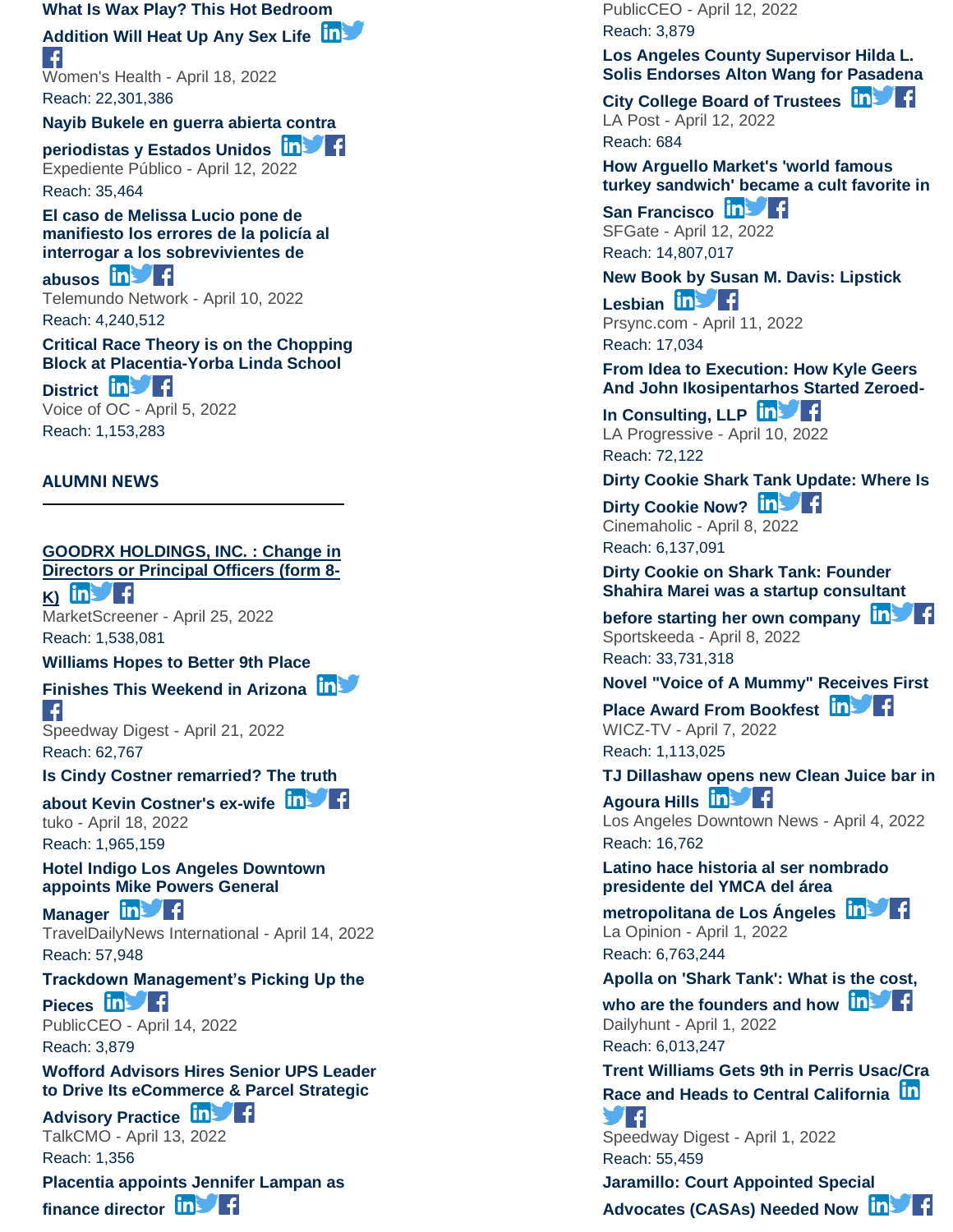Voice of OC - April 26, 2022 Reach: 1,170,299

#### **IN CASE YOU MISSED IT**

#### **[Nancy L Segal, "Deliberately Divided:](https://app.meltwater.com/mwTransition/?url=https%3A%2F%2Fplayer.fm%2Fseries%2Fnew-books-in-science-technology-and-society-2421425%2Fnancy-l-segal-deliberately-divided-inside-the-controversial-study-of-twins-and-triplets-adopted-apart-rowman-and-littlefield-2021&uId=56799af389db0b74099dc16f&cId=5542641db933d37e9596dc54&dId=Y4IxX5TTFeh3PheEqm8fdhB_Os8&contextId=624ce4d4416c2a0013c6c00f&op=open&sentiment=N&isHosted=false&publishTime=1651046400000&id=&name=&type=&transitionToken=eyJ0eXAiOiJKV1QiLCJhbGciOiJIUzUxMiJ9.eyJob3N0bmFtZSI6InBsYXllci5mbSJ9.0fYbrneXgQuH-ntYyekBoZb8pZldC9wk2PTqOdFgYNk9nkcUpE05GmolJzrr3qysn7GVfC1X48xEbPO0iAIr1w&s=mail-newsletter)  [Inside the Controversial Study of Twins](https://app.meltwater.com/mwTransition/?url=https%3A%2F%2Fplayer.fm%2Fseries%2Fnew-books-in-science-technology-and-society-2421425%2Fnancy-l-segal-deliberately-divided-inside-the-controversial-study-of-twins-and-triplets-adopted-apart-rowman-and-littlefield-2021&uId=56799af389db0b74099dc16f&cId=5542641db933d37e9596dc54&dId=Y4IxX5TTFeh3PheEqm8fdhB_Os8&contextId=624ce4d4416c2a0013c6c00f&op=open&sentiment=N&isHosted=false&publishTime=1651046400000&id=&name=&type=&transitionToken=eyJ0eXAiOiJKV1QiLCJhbGciOiJIUzUxMiJ9.eyJob3N0bmFtZSI6InBsYXllci5mbSJ9.0fYbrneXgQuH-ntYyekBoZb8pZldC9wk2PTqOdFgYNk9nkcUpE05GmolJzrr3qysn7GVfC1X48xEbPO0iAIr1w&s=mail-newsletter)  [and Triplets Adopted Apart" \(Rowman and](https://app.meltwater.com/mwTransition/?url=https%3A%2F%2Fplayer.fm%2Fseries%2Fnew-books-in-science-technology-and-society-2421425%2Fnancy-l-segal-deliberately-divided-inside-the-controversial-study-of-twins-and-triplets-adopted-apart-rowman-and-littlefield-2021&uId=56799af389db0b74099dc16f&cId=5542641db933d37e9596dc54&dId=Y4IxX5TTFeh3PheEqm8fdhB_Os8&contextId=624ce4d4416c2a0013c6c00f&op=open&sentiment=N&isHosted=false&publishTime=1651046400000&id=&name=&type=&transitionToken=eyJ0eXAiOiJKV1QiLCJhbGciOiJIUzUxMiJ9.eyJob3N0bmFtZSI6InBsYXllci5mbSJ9.0fYbrneXgQuH-ntYyekBoZb8pZldC9wk2PTqOdFgYNk9nkcUpE05GmolJzrr3qysn7GVfC1X48xEbPO0iAIr1w&s=mail-newsletter)**

**[Littlefield, 2021\)](https://app.meltwater.com/mwTransition/?url=https%3A%2F%2Fplayer.fm%2Fseries%2Fnew-books-in-science-technology-and-society-2421425%2Fnancy-l-segal-deliberately-divided-inside-the-controversial-study-of-twins-and-triplets-adopted-apart-rowman-and-littlefield-2021&uId=56799af389db0b74099dc16f&cId=5542641db933d37e9596dc54&dId=Y4IxX5TTFeh3PheEqm8fdhB_Os8&contextId=624ce4d4416c2a0013c6c00f&op=open&sentiment=N&isHosted=false&publishTime=1651046400000&id=&name=&type=&transitionToken=eyJ0eXAiOiJKV1QiLCJhbGciOiJIUzUxMiJ9.eyJob3N0bmFtZSI6InBsYXllci5mbSJ9.0fYbrneXgQuH-ntYyekBoZb8pZldC9wk2PTqOdFgYNk9nkcUpE05GmolJzrr3qysn7GVfC1X48xEbPO0iAIr1w&s=mail-newsletter)**

Player FM - April 27, 2022 Reach: 1,103,309

# **[Local News | Russia must account for its](https://app.meltwater.com/mwTransition/?url=https%3A%2F%2Fwww.ocregister.com%2F2022%2F04%2F26%2Frussia-must-account-for-its-war-crimes-experts-say%2F&uId=56799af389db0b74099dc16f&cId=5542641db933d37e9596dc54&dId=J8Rj0umMyNXzIFL9cIWgNSvPZ_I&contextId=624ce4d4416c2a0013c6c00f&op=open&sentiment=N&isHosted=false&publishTime=1650976432000&id=&name=&type=&transitionToken=eyJ0eXAiOiJKV1QiLCJhbGciOiJIUzUxMiJ9.eyJob3N0bmFtZSI6Ind3dy5vY3JlZ2lzdGVyLmNvbSJ9.y_7oUPeo-od2rN21pgqRNiBnDNqzhgKcSu2o9V6JTUrEHivAY1lg6kijTp_ZXee0fM7D3yIO_doLiJfE-DH-og&s=mail-newsletter)**

war crimes, experts... **inverted** The Orange County Register - April 26, 2022 Reach: 1,779,641

#### **[AAHEE Names Award in Honor of Dr.](https://app.meltwater.com/mwTransition/?url=https%3A%2F%2Fnewsnationusa.com%2Fnews%2Feducation%2Faahee-names-award-in-honor-of-dr-mildred-garcia%2F&uId=56799af389db0b74099dc16f&cId=5542641db933d37e9596dc54&dId=Y6pZ8Rv4gfunLMmbDlmdGR7ct_4&contextId=624ce4d4416c2a0013c6c00f&op=open&sentiment=N&isHosted=false&publishTime=1650572596000&id=&name=&type=&transitionToken=eyJ0eXAiOiJKV1QiLCJhbGciOiJIUzUxMiJ9.eyJob3N0bmFtZSI6Im5ld3NuYXRpb251c2EuY29tIn0.hEbyXynu3hT5nYMjvSmJTWK1MWYa56Vekv6CMhXLmwe1amVBm2r8KSY43_W6JQJ6RauiG_iCkhVpo51cGczQ-g&s=mail-newsletter)**

**[Mildred García](https://app.meltwater.com/mwTransition/?url=https%3A%2F%2Fnewsnationusa.com%2Fnews%2Feducation%2Faahee-names-award-in-honor-of-dr-mildred-garcia%2F&uId=56799af389db0b74099dc16f&cId=5542641db933d37e9596dc54&dId=Y6pZ8Rv4gfunLMmbDlmdGR7ct_4&contextId=624ce4d4416c2a0013c6c00f&op=open&sentiment=N&isHosted=false&publishTime=1650572596000&id=&name=&type=&transitionToken=eyJ0eXAiOiJKV1QiLCJhbGciOiJIUzUxMiJ9.eyJob3N0bmFtZSI6Im5ld3NuYXRpb251c2EuY29tIn0.hEbyXynu3hT5nYMjvSmJTWK1MWYa56Vekv6CMhXLmwe1amVBm2r8KSY43_W6JQJ6RauiG_iCkhVpo51cGczQ-g&s=mail-newsletter)** NewsNation USA - April 21, 2022 Reach: 1,179,668

#### **[Finance lab gives Chico State students](https://app.meltwater.com/mwTransition/?url=https%3A%2F%2Fwww.chicoer.com%2F2022%2F04%2F27%2Ffintech-lab-gives-students-real-world-finance-experience%2F&uId=56799af389db0b74099dc16f&cId=5542641db933d37e9596dc54&dId=TMdrZFR6xZD1LXwrzgWPvcRdfNE&contextId=624ce4d4416c2a0013c6c00f&op=open&sentiment=N&isHosted=false&publishTime=1651059024000&id=&name=&type=&transitionToken=eyJ0eXAiOiJKV1QiLCJhbGciOiJIUzUxMiJ9.eyJob3N0bmFtZSI6Ind3dy5jaGljb2VyLmNvbSJ9.PDeMrfFKtJnpR8BlJ6F1ON-RjHlipt3LLmTHSkw1x-gVMycHtsa1sNDAiE5hwsz5PbosAUa2BDzMIQD3Jkgs6w&s=mail-newsletter)**

**real [-world finance experience](https://app.meltwater.com/mwTransition/?url=https%3A%2F%2Fwww.chicoer.com%2F2022%2F04%2F27%2Ffintech-lab-gives-students-real-world-finance-experience%2F&uId=56799af389db0b74099dc16f&cId=5542641db933d37e9596dc54&dId=TMdrZFR6xZD1LXwrzgWPvcRdfNE&contextId=624ce4d4416c2a0013c6c00f&op=open&sentiment=N&isHosted=false&publishTime=1651059024000&id=&name=&type=&transitionToken=eyJ0eXAiOiJKV1QiLCJhbGciOiJIUzUxMiJ9.eyJob3N0bmFtZSI6Ind3dy5jaGljb2VyLmNvbSJ9.PDeMrfFKtJnpR8BlJ6F1ON-RjHlipt3LLmTHSkw1x-gVMycHtsa1sNDAiE5hwsz5PbosAUa2BDzMIQD3Jkgs6w&s=mail-newsletter)** Chico Enterprise Record - April 27, 2022 Reach: 91,429

#### **[Panoringan: What Does It Mean to Be A](https://app.meltwater.com/mwTransition/?url=https%3A%2F%2Fvoiceofoc.org%2F2022%2F04%2Fpanoringan-what-does-it-mean-to-be-a-sustainable-restaurant%2F&uId=56799af389db0b74099dc16f&cId=5542641db933d37e9596dc54&dId=aNEFcppfjjof1PfX-d_ZiZWDxjk&contextId=624ce4d4416c2a0013c6c00f&op=open&sentiment=N&isHosted=false&publishTime=1650635880000&id=&name=&type=&transitionToken=eyJ0eXAiOiJKV1QiLCJhbGciOiJIUzUxMiJ9.eyJob3N0bmFtZSI6InZvaWNlb2ZvYy5vcmcifQ.denipMR4WfLfAOCvU2LrhWVZTcO372t45F6txwKTn69Ir6o3A6mUq4ooVXVOqokZ_2d49cNDiOC8oWInn5AdHw&s=mail-newsletter)**

**[Sustainable Restaurant?](https://app.meltwater.com/mwTransition/?url=https%3A%2F%2Fvoiceofoc.org%2F2022%2F04%2Fpanoringan-what-does-it-mean-to-be-a-sustainable-restaurant%2F&uId=56799af389db0b74099dc16f&cId=5542641db933d37e9596dc54&dId=aNEFcppfjjof1PfX-d_ZiZWDxjk&contextId=624ce4d4416c2a0013c6c00f&op=open&sentiment=N&isHosted=false&publishTime=1650635880000&id=&name=&type=&transitionToken=eyJ0eXAiOiJKV1QiLCJhbGciOiJIUzUxMiJ9.eyJob3N0bmFtZSI6InZvaWNlb2ZvYy5vcmcifQ.denipMR4WfLfAOCvU2LrhWVZTcO372t45F6txwKTn69Ir6o3A6mUq4ooVXVOqokZ_2d49cNDiOC8oWInn5AdHw&s=mail-newsletter) In Set** Voice of OC - April 22, 2022 Reach: 1,170,299

#### **[Voice of OC Civic Editor Spencer Custodio](https://app.meltwater.com/mwTransition/?url=https%3A%2F%2Fvoiceofoc.org%2F2022%2F04%2Fvoice-of-oc-civic-editor-spencer-custodio-joins-student-town-hall-at-cal-state-fullerton%2F&uId=56799af389db0b74099dc16f&cId=5542641db933d37e9596dc54&dId=47dfbMdngyLkD50cdTH7Nogi7qk&contextId=624ce4d4416c2a0013c6c00f&op=open&sentiment=N&isHosted=false&publishTime=1650574150000&id=&name=&type=&transitionToken=eyJ0eXAiOiJKV1QiLCJhbGciOiJIUzUxMiJ9.eyJob3N0bmFtZSI6InZvaWNlb2ZvYy5vcmcifQ.denipMR4WfLfAOCvU2LrhWVZTcO372t45F6txwKTn69Ir6o3A6mUq4ooVXVOqokZ_2d49cNDiOC8oWInn5AdHw&s=mail-newsletter)  [Joins Student Town Hall at Cal State](https://app.meltwater.com/mwTransition/?url=https%3A%2F%2Fvoiceofoc.org%2F2022%2F04%2Fvoice-of-oc-civic-editor-spencer-custodio-joins-student-town-hall-at-cal-state-fullerton%2F&uId=56799af389db0b74099dc16f&cId=5542641db933d37e9596dc54&dId=47dfbMdngyLkD50cdTH7Nogi7qk&contextId=624ce4d4416c2a0013c6c00f&op=open&sentiment=N&isHosted=false&publishTime=1650574150000&id=&name=&type=&transitionToken=eyJ0eXAiOiJKV1QiLCJhbGciOiJIUzUxMiJ9.eyJob3N0bmFtZSI6InZvaWNlb2ZvYy5vcmcifQ.denipMR4WfLfAOCvU2LrhWVZTcO372t45F6txwKTn69Ir6o3A6mUq4ooVXVOqokZ_2d49cNDiOC8oWInn5AdHw&s=mail-newsletter)**

**[Fullerton](https://app.meltwater.com/mwTransition/?url=https%3A%2F%2Fvoiceofoc.org%2F2022%2F04%2Fvoice-of-oc-civic-editor-spencer-custodio-joins-student-town-hall-at-cal-state-fullerton%2F&uId=56799af389db0b74099dc16f&cId=5542641db933d37e9596dc54&dId=47dfbMdngyLkD50cdTH7Nogi7qk&contextId=624ce4d4416c2a0013c6c00f&op=open&sentiment=N&isHosted=false&publishTime=1650574150000&id=&name=&type=&transitionToken=eyJ0eXAiOiJKV1QiLCJhbGciOiJIUzUxMiJ9.eyJob3N0bmFtZSI6InZvaWNlb2ZvYy5vcmcifQ.denipMR4WfLfAOCvU2LrhWVZTcO372t45F6txwKTn69Ir6o3A6mUq4ooVXVOqokZ_2d49cNDiOC8oWInn5AdHw&s=mail-newsletter) In Fig.** Voice of OC - April 21, 2022

Reach: 1,170,299

#### **[80 Years from Executive Order 9066: 53rd](https://app.meltwater.com/mwTransition/?url=https%3A%2F%2Frafu.com%2F2022%2F04%2F80-years-from-executive-order-9066-53rd-manzanar-pilgrimage-to-launch-april-30%2F&uId=56799af389db0b74099dc16f&cId=5542641db933d37e9596dc54&dId=yUGynyrSLnIdtZ2jIqMSN_OmTA0&contextId=624ce4d4416c2a0013c6c00f&op=open&sentiment=N&isHosted=false&publishTime=1650559677000&id=&name=&type=&transitionToken=eyJ0eXAiOiJKV1QiLCJhbGciOiJIUzUxMiJ9.eyJob3N0bmFtZSI6InJhZnUuY29tIn0.Fc2WKI2vtXme-V2IeXrRj1f0h7lO0A-a0RhZlaHTX6MglkM93FWfEq5VeC9ra6O00qlzfutABhPDJ0Z49CzpQA&s=mail-newsletter)  [Manzanar Pilgrimage to Launch April](https://app.meltwater.com/mwTransition/?url=https%3A%2F%2Frafu.com%2F2022%2F04%2F80-years-from-executive-order-9066-53rd-manzanar-pilgrimage-to-launch-april-30%2F&uId=56799af389db0b74099dc16f&cId=5542641db933d37e9596dc54&dId=yUGynyrSLnIdtZ2jIqMSN_OmTA0&contextId=624ce4d4416c2a0013c6c00f&op=open&sentiment=N&isHosted=false&publishTime=1650559677000&id=&name=&type=&transitionToken=eyJ0eXAiOiJKV1QiLCJhbGciOiJIUzUxMiJ9.eyJob3N0bmFtZSI6InJhZnUuY29tIn0.Fc2WKI2vtXme-V2IeXrRj1f0h7lO0A-a0RhZlaHTX6MglkM93FWfEq5VeC9ra6O00qlzfutABhPDJ0Z49CzpQA&s=mail-newsletter)**

**[30](https://app.meltwater.com/mwTransition/?url=https%3A%2F%2Frafu.com%2F2022%2F04%2F80-years-from-executive-order-9066-53rd-manzanar-pilgrimage-to-launch-april-30%2F&uId=56799af389db0b74099dc16f&cId=5542641db933d37e9596dc54&dId=yUGynyrSLnIdtZ2jIqMSN_OmTA0&contextId=624ce4d4416c2a0013c6c00f&op=open&sentiment=N&isHosted=false&publishTime=1650559677000&id=&name=&type=&transitionToken=eyJ0eXAiOiJKV1QiLCJhbGciOiJIUzUxMiJ9.eyJob3N0bmFtZSI6InJhZnUuY29tIn0.Fc2WKI2vtXme-V2IeXrRj1f0h7lO0A-a0RhZlaHTX6MglkM93FWfEq5VeC9ra6O00qlzfutABhPDJ0Z49CzpQA&s=mail-newsletter) in** The Rafu Shimpo - April 21, 2022 Reach: 40,679

#### **[CLAOC announces new Orange County](https://app.meltwater.com/mwTransition/?url=https%3A%2F%2Fwww.oc-breeze.com%2F2022%2F04%2F20%2F212110_claoc-announces-new-orange-county-supercomputer-for-community-based-learning-opportunities%2F&uId=56799af389db0b74099dc16f&cId=5542641db933d37e9596dc54&dId=B4Zlg78pPmL75Cnze77fNRcCYgU&contextId=624ce4d4416c2a0013c6c00f&op=open&sentiment=P&isHosted=false&publishTime=1650495674000&id=&name=&type=&transitionToken=eyJ0eXAiOiJKV1QiLCJhbGciOiJIUzUxMiJ9.eyJob3N0bmFtZSI6Ind3dy5vYy1icmVlemUuY29tIn0.L5n0a7wGkCIbsS7HPBoOVay31p2l9MuaZC_U2GDzmBjcRRbddCpc3Y1v0LUmC_u5Pc0B1_tVUjBagDa-_XCQzQ&s=mail-newsletter)  [supercomputer for community](https://app.meltwater.com/mwTransition/?url=https%3A%2F%2Fwww.oc-breeze.com%2F2022%2F04%2F20%2F212110_claoc-announces-new-orange-county-supercomputer-for-community-based-learning-opportunities%2F&uId=56799af389db0b74099dc16f&cId=5542641db933d37e9596dc54&dId=B4Zlg78pPmL75Cnze77fNRcCYgU&contextId=624ce4d4416c2a0013c6c00f&op=open&sentiment=P&isHosted=false&publishTime=1650495674000&id=&name=&type=&transitionToken=eyJ0eXAiOiJKV1QiLCJhbGciOiJIUzUxMiJ9.eyJob3N0bmFtZSI6Ind3dy5vYy1icmVlemUuY29tIn0.L5n0a7wGkCIbsS7HPBoOVay31p2l9MuaZC_U2GDzmBjcRRbddCpc3Y1v0LUmC_u5Pc0B1_tVUjBagDa-_XCQzQ&s=mail-newsletter) -based**

**[learning opportunities](https://app.meltwater.com/mwTransition/?url=https%3A%2F%2Fwww.oc-breeze.com%2F2022%2F04%2F20%2F212110_claoc-announces-new-orange-county-supercomputer-for-community-based-learning-opportunities%2F&uId=56799af389db0b74099dc16f&cId=5542641db933d37e9596dc54&dId=B4Zlg78pPmL75Cnze77fNRcCYgU&contextId=624ce4d4416c2a0013c6c00f&op=open&sentiment=P&isHosted=false&publishTime=1650495674000&id=&name=&type=&transitionToken=eyJ0eXAiOiJKV1QiLCJhbGciOiJIUzUxMiJ9.eyJob3N0bmFtZSI6Ind3dy5vYy1icmVlemUuY29tIn0.L5n0a7wGkCIbsS7HPBoOVay31p2l9MuaZC_U2GDzmBjcRRbddCpc3Y1v0LUmC_u5Pc0B1_tVUjBagDa-_XCQzQ&s=mail-newsletter)** 

Orange County Breeze - April 20, 2022 Reach: 26,693

## **[24 hours, 5 restaurants: What I learned](https://app.meltwater.com/mwTransition/?url=https%3A%2F%2Feu.dailyworld.com%2Fstory%2Ftravel%2Fdestinations%2F2022%2F04%2F20%2Fsan-diego-food-trip-tacos%2F7306749001%2F&uId=56799af389db0b74099dc16f&cId=5542641db933d37e9596dc54&dId=ImTznz0Zd5UXi_McvNdHYGh4bPU&contextId=624ce4d4416c2a0013c6c00f&op=open&sentiment=N&isHosted=false&publishTime=1650448664371&id=&name=&type=&transitionToken=eyJ0eXAiOiJKV1QiLCJhbGciOiJIUzUxMiJ9.eyJob3N0bmFtZSI6ImV1LmRhaWx5d29ybGQuY29tIn0.dVMJA7W8lA3B-tSXYqE4T4njutrsAR7udZ9KYYRXKmgd1OgMf4157U1QocCIvXo3UG7Tyd-P4xQyvpsgb_a04A&s=mail-newsletter)  [about San Diego's food scene after a day](https://app.meltwater.com/mwTransition/?url=https%3A%2F%2Feu.dailyworld.com%2Fstory%2Ftravel%2Fdestinations%2F2022%2F04%2F20%2Fsan-diego-food-trip-tacos%2F7306749001%2F&uId=56799af389db0b74099dc16f&cId=5542641db933d37e9596dc54&dId=ImTznz0Zd5UXi_McvNdHYGh4bPU&contextId=624ce4d4416c2a0013c6c00f&op=open&sentiment=N&isHosted=false&publishTime=1650448664371&id=&name=&type=&transitionToken=eyJ0eXAiOiJKV1QiLCJhbGciOiJIUzUxMiJ9.eyJob3N0bmFtZSI6ImV1LmRhaWx5d29ybGQuY29tIn0.dVMJA7W8lA3B-tSXYqE4T4njutrsAR7udZ9KYYRXKmgd1OgMf4157U1QocCIvXo3UG7Tyd-P4xQyvpsgb_a04A&s=mail-newsletter)**

**[in the city](https://app.meltwater.com/mwTransition/?url=https%3A%2F%2Feu.dailyworld.com%2Fstory%2Ftravel%2Fdestinations%2F2022%2F04%2F20%2Fsan-diego-food-trip-tacos%2F7306749001%2F&uId=56799af389db0b74099dc16f&cId=5542641db933d37e9596dc54&dId=ImTznz0Zd5UXi_McvNdHYGh4bPU&contextId=624ce4d4416c2a0013c6c00f&op=open&sentiment=N&isHosted=false&publishTime=1650448664371&id=&name=&type=&transitionToken=eyJ0eXAiOiJKV1QiLCJhbGciOiJIUzUxMiJ9.eyJob3N0bmFtZSI6ImV1LmRhaWx5d29ybGQuY29tIn0.dVMJA7W8lA3B-tSXYqE4T4njutrsAR7udZ9KYYRXKmgd1OgMf4157U1QocCIvXo3UG7Tyd-P4xQyvpsgb_a04A&s=mail-newsletter) in** Daily World - April 20, 2022 Reach: 8,784

#### **[My experience at 4 taco shops in 24](https://app.meltwater.com/mwTransition/?url=https%3A%2F%2Fdeleciousfood.com%2Fmy-experience-at-4-taco-shops-in-24-hours%2F&uId=56799af389db0b74099dc16f&cId=5542641db933d37e9596dc54&dId=LscXCwLrIrMOFEmaZhABmnKGdKg&contextId=624ce4d4416c2a0013c6c00f&op=open&sentiment=N&isHosted=false&publishTime=1650447236000&id=&name=&type=&transitionToken=eyJ0eXAiOiJKV1QiLCJhbGciOiJIUzUxMiJ9.eyJob3N0bmFtZSI6ImRlbGVjaW91c2Zvb2QuY29tIn0.mSYylEvArwHyAvIvUw0Qfe4P9qsBLOw5jGRK-Y3UERSdsd_q7iY8W7Ps0eYRDi3rTcPlsjeX51-64EubWby4ew&s=mail-newsletter)**

[hours](https://app.meltwater.com/mwTransition/?url=https%3A%2F%2Fdeleciousfood.com%2Fmy-experience-at-4-taco-shops-in-24-hours%2F&uId=56799af389db0b74099dc16f&cId=5542641db933d37e9596dc54&dId=LscXCwLrIrMOFEmaZhABmnKGdKg&contextId=624ce4d4416c2a0013c6c00f&op=open&sentiment=N&isHosted=false&publishTime=1650447236000&id=&name=&type=&transitionToken=eyJ0eXAiOiJKV1QiLCJhbGciOiJIUzUxMiJ9.eyJob3N0bmFtZSI6ImRlbGVjaW91c2Zvb2QuY29tIn0.mSYylEvArwHyAvIvUw0Qfe4P9qsBLOw5jGRK-Y3UERSdsd_q7iY8W7Ps0eYRDi3rTcPlsjeX51-64EubWby4ew&s=mail-newsletter) in f DELECIOUS FOOD - April 20, 2022 Reach: 75,147

#### **[Crime and Public Safety | Springtime](https://app.meltwater.com/mwTransition/?url=https%3A%2F%2Fwww.ocregister.com%2F2022%2F04%2F19%2Fspringtime-brings-more-coyote-sightings-in-california-heres-how-to-prevent-dangerous-interactions-with-the-animals%2F&uId=56799af389db0b74099dc16f&cId=5542641db933d37e9596dc54&dId=jm88Gs0SGlWYnmq8aWMtiYuOpeM&contextId=624ce4d4416c2a0013c6c00f&op=open&sentiment=V&isHosted=false&publishTime=1650414551000&id=&name=&type=&transitionToken=eyJ0eXAiOiJKV1QiLCJhbGciOiJIUzUxMiJ9.eyJob3N0bmFtZSI6Ind3dy5vY3JlZ2lzdGVyLmNvbSJ9.y_7oUPeo-od2rN21pgqRNiBnDNqzhgKcSu2o9V6JTUrEHivAY1lg6kijTp_ZXee0fM7D3yIO_doLiJfE-DH-og&s=mail-newsletter)**

**[brings more coyote sightings in…](https://app.meltwater.com/mwTransition/?url=https%3A%2F%2Fwww.ocregister.com%2F2022%2F04%2F19%2Fspringtime-brings-more-coyote-sightings-in-california-heres-how-to-prevent-dangerous-interactions-with-the-animals%2F&uId=56799af389db0b74099dc16f&cId=5542641db933d37e9596dc54&dId=jm88Gs0SGlWYnmq8aWMtiYuOpeM&contextId=624ce4d4416c2a0013c6c00f&op=open&sentiment=V&isHosted=false&publishTime=1650414551000&id=&name=&type=&transitionToken=eyJ0eXAiOiJKV1QiLCJhbGciOiJIUzUxMiJ9.eyJob3N0bmFtZSI6Ind3dy5vY3JlZ2lzdGVyLmNvbSJ9.y_7oUPeo-od2rN21pgqRNiBnDNqzhgKcSu2o9V6JTUrEHivAY1lg6kijTp_ZXee0fM7D3yIO_doLiJfE-DH-og&s=mail-newsletter)**

The Orange County Register - April 19, 2022 Reach: 1,779,641

**[April 24: 'Ramona Memories: Tourism and](https://app.meltwater.com/mwTransition/?url=https%3A%2F%2Fscvnews.com%2Fapril-24-ramona-memories-tourism-and-the-shaping-of-southern-california%2F&uId=56799af389db0b74099dc16f&cId=5542641db933d37e9596dc54&dId=TWl3Grsfd6qPELAN7ztYvUGPDcQ&contextId=624ce4d4416c2a0013c6c00f&op=open&sentiment=N&isHosted=false&publishTime=1650410431097&id=&name=&type=&transitionToken=eyJ0eXAiOiJKV1QiLCJhbGciOiJIUzUxMiJ9.eyJob3N0bmFtZSI6InNjdm5ld3MuY29tIn0.u8kfyNGpZQQnSfZ7La6-kBzXqdurv2qIOASqEQegu65buD_q2iFQCzy4NHv16U7d4GU898TqhK2KEHVpU2OArg&s=mail-newsletter)** 

#### **[the Shaping of Southern California'](https://app.meltwater.com/mwTransition/?url=https%3A%2F%2Fscvnews.com%2Fapril-24-ramona-memories-tourism-and-the-shaping-of-southern-california%2F&uId=56799af389db0b74099dc16f&cId=5542641db933d37e9596dc54&dId=TWl3Grsfd6qPELAN7ztYvUGPDcQ&contextId=624ce4d4416c2a0013c6c00f&op=open&sentiment=N&isHosted=false&publishTime=1650410431097&id=&name=&type=&transitionToken=eyJ0eXAiOiJKV1QiLCJhbGciOiJIUzUxMiJ9.eyJob3N0bmFtZSI6InNjdm5ld3MuY29tIn0.u8kfyNGpZQQnSfZ7La6-kBzXqdurv2qIOASqEQegu65buD_q2iFQCzy4NHv16U7d4GU898TqhK2KEHVpU2OArg&s=mail-newsletter)**  $\mathcal{L}$

SCV News - April 19, 2022 Reach: 34,439

### [「臺灣青年美國職涯發展協會」成立『師徒計](https://app.meltwater.com/mwTransition/?url=https%3A%2F%2Fwww.singtaousa.com%2F2022-04-19%2F%25e3%2580%258c%25e8%2587%25ba%25e7%2581%25a3%25e9%259d%2592%25e5%25b9%25b4%25e7%25be%258e%25e5%259c%258b%25e8%2581%25b7%25e6%25b6%25af%25e7%2599%25bc%25e5%25b1%2595%25e5%258d%2594%25e6%259c%2583%25e3%2580%258d%25e6%2588%2590%25e7%25ab%258b%25e3%2580%258e%25e5%25b8%25ab%25e5%25be%2592%25e8%25a8%2588%25e7%2595%25ab%25e3%2580%258f%2F4037245&uId=56799af389db0b74099dc16f&cId=5542641db933d37e9596dc54&dId=aAX9W6Ddp5WNdFLmthVieYJFytk&contextId=624ce4d4416c2a0013c6c00f&op=open&sentiment=N&isHosted=false&publishTime=1650399789000&id=&name=&type=&transitionToken=eyJ0eXAiOiJKV1QiLCJhbGciOiJIUzUxMiJ9.eyJob3N0bmFtZSI6Ind3dy5zaW5ndGFvdXNhLmNvbSJ9.MVzZXzbVM2YmL4ad8_xULyjL-KCo56U_klBzoQUIKU2srRkANEweZus3utHOf7fhnqHOfPBjn78nL-2EFRtAWQ&s=mail-newsletter)

[畫』幫助後輩](https://app.meltwater.com/mwTransition/?url=https%3A%2F%2Fwww.singtaousa.com%2F2022-04-19%2F%25e3%2580%258c%25e8%2587%25ba%25e7%2581%25a3%25e9%259d%2592%25e5%25b9%25b4%25e7%25be%258e%25e5%259c%258b%25e8%2581%25b7%25e6%25b6%25af%25e7%2599%25bc%25e5%25b1%2595%25e5%258d%2594%25e6%259c%2583%25e3%2580%258d%25e6%2588%2590%25e7%25ab%258b%25e3%2580%258e%25e5%25b8%25ab%25e5%25be%2592%25e8%25a8%2588%25e7%2595%25ab%25e3%2580%258f%2F4037245&uId=56799af389db0b74099dc16f&cId=5542641db933d37e9596dc54&dId=aAX9W6Ddp5WNdFLmthVieYJFytk&contextId=624ce4d4416c2a0013c6c00f&op=open&sentiment=N&isHosted=false&publishTime=1650399789000&id=&name=&type=&transitionToken=eyJ0eXAiOiJKV1QiLCJhbGciOiJIUzUxMiJ9.eyJob3N0bmFtZSI6Ind3dy5zaW5ndGFvdXNhLmNvbSJ9.MVzZXzbVM2YmL4ad8_xULyjL-KCo56U_klBzoQUIKU2srRkANEweZus3utHOf7fhnqHOfPBjn78nL-2EFRtAWQ&s=mail-newsletter) InVT Sing Tao Daily - April 19, 2022 Reach: 1,190,901

[職涯協會師徒計畫](https://app.meltwater.com/mwTransition/?url=https%3A%2F%2Fwww.worldjournal.com%2Fwj%2Fstory%2F121359%2F6249763&uId=56799af389db0b74099dc16f&cId=5542641db933d37e9596dc54&dId=W0k160Bcs_P4eHCvvP8VSzv1A2w&contextId=624ce4d4416c2a0013c6c00f&op=open&sentiment=N&isHosted=false&publishTime=1650348302000&id=&name=&type=&transitionToken=eyJ0eXAiOiJKV1QiLCJhbGciOiJIUzUxMiJ9.eyJob3N0bmFtZSI6Ind3dy53b3JsZGpvdXJuYWwuY29tIn0.5iB49RDbJtnS95TrizDcB2boKag8rKd_epi3Jgj3xxgJvZY_MjOlQzd0rVLj_HSkZew0lkyf08m40dnhDM3u3w&s=mail-newsletter) 幫助畢業生求職 In World Journal - April 18, 2022 Reach: 1,300,677

# **[Music is All Around Us](https://app.meltwater.com/mwTransition/?url=https%3A%2F%2Fwww.palmspringslife.com%2Fsoundcheckearth-2022-joshua-tree%2F&uId=56799af389db0b74099dc16f&cId=5542641db933d37e9596dc54&dId=xsdoWw_1HKF_iZyTJ1ohEl0Uh_A&contextId=624ce4d4416c2a0013c6c00f&op=open&sentiment=N&isHosted=false&publishTime=1650339287000&id=&name=&type=&transitionToken=eyJ0eXAiOiJKV1QiLCJhbGciOiJIUzUxMiJ9.eyJob3N0bmFtZSI6Ind3dy5wYWxtc3ByaW5nc2xpZmUuY29tIn0.-0K3Fq3KVhqGJgrPAbHzXeMB9BjFPTQSeWtC08gwLYs_eG2lpVCr4XlyRV3SGSUK2J9sB6oOb5-wYNDlI82ZRg&s=mail-newsletter)**

Palm Springs Life - April 18, 2022 Reach: 96,507

#### 畢業求職難? [洛台僑「師徒計畫」幫助打贏求](https://app.meltwater.com/mwTransition/?url=https%3A%2F%2Fwww.worldjournal.com%2Fwj%2Fstory%2F121471%2F6249163&uId=56799af389db0b74099dc16f&cId=5542641db933d37e9596dc54&dId=RVgMh5f9CQKuw-4XBmTFT0o6D5k&contextId=624ce4d4416c2a0013c6c00f&op=open&sentiment=N&isHosted=false&publishTime=1650309789000&id=&name=&type=&transitionToken=eyJ0eXAiOiJKV1QiLCJhbGciOiJIUzUxMiJ9.eyJob3N0bmFtZSI6Ind3dy53b3JsZGpvdXJuYWwuY29tIn0.5iB49RDbJtnS95TrizDcB2boKag8rKd_epi3Jgj3xxgJvZY_MjOlQzd0rVLj_HSkZew0lkyf08m40dnhDM3u3w&s=mail-newsletter)

# [職團體戰](https://app.meltwater.com/mwTransition/?url=https%3A%2F%2Fwww.worldjournal.com%2Fwj%2Fstory%2F121471%2F6249163&uId=56799af389db0b74099dc16f&cId=5542641db933d37e9596dc54&dId=RVgMh5f9CQKuw-4XBmTFT0o6D5k&contextId=624ce4d4416c2a0013c6c00f&op=open&sentiment=N&isHosted=false&publishTime=1650309789000&id=&name=&type=&transitionToken=eyJ0eXAiOiJKV1QiLCJhbGciOiJIUzUxMiJ9.eyJob3N0bmFtZSI6Ind3dy53b3JsZGpvdXJuYWwuY29tIn0.5iB49RDbJtnS95TrizDcB2boKag8rKd_epi3Jgj3xxgJvZY_MjOlQzd0rVLj_HSkZew0lkyf08m40dnhDM3u3w&s=mail-newsletter) in 1

World Journal - April 18, 2022 Reach: 1,300,677

**['This is how the left argues': Preacher](https://app.meltwater.com/mwTransition/?url=https%3A%2F%2Fwww.dailydot.com%2Firl%2Fstudent-preacher-lgbtq-debtae%2F&uId=56799af389db0b74099dc16f&cId=5542641db933d37e9596dc54&dId=Sv9AyN2Rhze67hzuTj8fFsSp2fU&contextId=624ce4d4416c2a0013c6c00f&op=open&sentiment=N&isHosted=false&publishTime=1650307399000&id=&name=&type=&transitionToken=eyJ0eXAiOiJKV1QiLCJhbGciOiJIUzUxMiJ9.eyJob3N0bmFtZSI6Ind3dy5kYWlseWRvdC5jb20ifQ.Zr3KmwsOusmI8RpINzZq9JguK6lfYx6ymqFScKmlhCsZbIik1iitBp85lKTAADK7Za9BblQotQi6fZAiBxBs_Q&s=mail-newsletter)  [clashes with LGBTQ student on college](https://app.meltwater.com/mwTransition/?url=https%3A%2F%2Fwww.dailydot.com%2Firl%2Fstudent-preacher-lgbtq-debtae%2F&uId=56799af389db0b74099dc16f&cId=5542641db933d37e9596dc54&dId=Sv9AyN2Rhze67hzuTj8fFsSp2fU&contextId=624ce4d4416c2a0013c6c00f&op=open&sentiment=N&isHosted=false&publishTime=1650307399000&id=&name=&type=&transitionToken=eyJ0eXAiOiJKV1QiLCJhbGciOiJIUzUxMiJ9.eyJob3N0bmFtZSI6Ind3dy5kYWlseWRvdC5jb20ifQ.Zr3KmwsOusmI8RpINzZq9JguK6lfYx6ymqFScKmlhCsZbIik1iitBp85lKTAADK7Za9BblQotQi6fZAiBxBs_Q&s=mail-newsletter)  [campus in viral TikTok, sparking](https://app.meltwater.com/mwTransition/?url=https%3A%2F%2Fwww.dailydot.com%2Firl%2Fstudent-preacher-lgbtq-debtae%2F&uId=56799af389db0b74099dc16f&cId=5542641db933d37e9596dc54&dId=Sv9AyN2Rhze67hzuTj8fFsSp2fU&contextId=624ce4d4416c2a0013c6c00f&op=open&sentiment=N&isHosted=false&publishTime=1650307399000&id=&name=&type=&transitionToken=eyJ0eXAiOiJKV1QiLCJhbGciOiJIUzUxMiJ9.eyJob3N0bmFtZSI6Ind3dy5kYWlseWRvdC5jb20ifQ.Zr3KmwsOusmI8RpINzZq9JguK6lfYx6ymqFScKmlhCsZbIik1iitBp85lKTAADK7Za9BblQotQi6fZAiBxBs_Q&s=mail-newsletter)** 

[debate](https://app.meltwater.com/mwTransition/?url=https%3A%2F%2Fwww.dailydot.com%2Firl%2Fstudent-preacher-lgbtq-debtae%2F&uId=56799af389db0b74099dc16f&cId=5542641db933d37e9596dc54&dId=Sv9AyN2Rhze67hzuTj8fFsSp2fU&contextId=624ce4d4416c2a0013c6c00f&op=open&sentiment=N&isHosted=false&publishTime=1650307399000&id=&name=&type=&transitionToken=eyJ0eXAiOiJKV1QiLCJhbGciOiJIUzUxMiJ9.eyJob3N0bmFtZSI6Ind3dy5kYWlseWRvdC5jb20ifQ.Zr3KmwsOusmI8RpINzZq9JguK6lfYx6ymqFScKmlhCsZbIik1iitBp85lKTAADK7Za9BblQotQi6fZAiBxBs_Q&s=mail-newsletter) **the Fi** The Daily Dot - April 18, 2022 Reach: 5,019,567

## **[IHeartSoCal Show: CSUF Comm Week](https://app.meltwater.com/mwTransition/?url=https%3A%2F%2Fkost1035.iheart.com%2Fcontent%2F2022-04-15-iheartsocal-show-csuf-comm-week%2F&uId=56799af389db0b74099dc16f&cId=5542641db933d37e9596dc54&dId=U-KTxf34YmthJnVyFKKlOIGnt7U&contextId=624ce4d4416c2a0013c6c00f&op=open&sentiment=N&isHosted=false&publishTime=1650200434000&id=&name=&type=&transitionToken=eyJ0eXAiOiJKV1QiLCJhbGciOiJIUzUxMiJ9.eyJob3N0bmFtZSI6Imtvc3QxMDM1LmloZWFydC5jb20ifQ.gKRrglvGEmvu9Q7EHb9VTpumlCcwT1M1ZQYHEesr4jghwj02LEPQN_u2HPlJHAMAXKazkGd0rBVUWrdFACL0Zg&s=mail-newsletter)** 71 F

KOST -FM - April 17, 2022 Reach: 51,140

## **[IHeartSoCal Show: CSUF Comm Week](https://app.meltwater.com/mwTransition/?url=https%3A%2F%2F1043myfm.iheart.com%2Ffeatured%2Fiheartsocal%2Fcontent%2F2022-04-15-iheartsocal-show-csuf-comm-week%2F&uId=56799af389db0b74099dc16f&cId=5542641db933d37e9596dc54&dId=KEYHk0XcLai-BkGFPPQll0Tf3-k&contextId=624ce4d4416c2a0013c6c00f&op=open&sentiment=N&isHosted=false&publishTime=1650200434000&id=&name=&type=&transitionToken=eyJ0eXAiOiJKV1QiLCJhbGciOiJIUzUxMiJ9.eyJob3N0bmFtZSI6IjEwNDNteWZtLmloZWFydC5jb20ifQ.nivqeiZCyimxkKu60mc83y4dCMzwAdPb3ZcYX-vx-V3lyu1003p29uwcrkokJuL0HscSCXZin9P_eKU8vlRk_w&s=mail-newsletter)** 9 F KBIG -FM - April 17, 2022

Reach: 19,23

# **[IHeartSoCal Show: CSUF Comm Week](https://app.meltwater.com/mwTransition/?url=https%3A%2F%2Fkiisfm.iheart.com%2Ffeatured%2Fiheartsocal%2Fcontent%2F2022-04-15-iheartsocal-show-csuf-comm-week%2F&uId=56799af389db0b74099dc16f&cId=5542641db933d37e9596dc54&dId=ZCxzX_eqkEWjzAl6sq7loJKxgZ4&contextId=624ce4d4416c2a0013c6c00f&op=open&sentiment=N&isHosted=false&publishTime=1650200434000&id=&name=&type=&transitionToken=eyJ0eXAiOiJKV1QiLCJhbGciOiJIUzUxMiJ9.eyJob3N0bmFtZSI6ImtpaXNmbS5paGVhcnQuY29tIn0.KUEY9mXdQ7dInQK0ROQy36eb80OQlwLrZoIG14XQ1t3HUHKGLL-OThWRpunegHaLR8PtEAMkecgaTGxtWGr85Q&s=mail-newsletter)**

51 F KIIS -FM - April 17, 2022 Reach: 1,116,030

#### **[Three OCC Students Named 2022 Phi](https://app.meltwater.com/mwTransition/?url=https%3A%2F%2Fpatch.com%2Fcalifornia%2Flakeforest-ca%2Fthree-occ-students-named-2022-phi-theta-kappa-all-california-award-winners&uId=56799af389db0b74099dc16f&cId=5542641db933d37e9596dc54&dId=LPzgFd1GFx8asmYVNqsY93H3IMA&contextId=624ce4d4416c2a0013c6c00f&op=open&sentiment=N&isHosted=false&publishTime=1650009539000&id=&name=&type=&transitionToken=eyJ0eXAiOiJKV1QiLCJhbGciOiJIUzUxMiJ9.eyJob3N0bmFtZSI6InBhdGNoLmNvbSJ9.CVMMdTmBb2fm0QCFzDsUSW_Jt_EziVcrT1RPUlPwsoKZ6UDJrP3x3yHAB0SVPzDaPtCJS58hhhv9Snot_VXZdA&s=mail-newsletter)  Theta Kappa All [-California Award](https://app.meltwater.com/mwTransition/?url=https%3A%2F%2Fpatch.com%2Fcalifornia%2Flakeforest-ca%2Fthree-occ-students-named-2022-phi-theta-kappa-all-california-award-winners&uId=56799af389db0b74099dc16f&cId=5542641db933d37e9596dc54&dId=LPzgFd1GFx8asmYVNqsY93H3IMA&contextId=624ce4d4416c2a0013c6c00f&op=open&sentiment=N&isHosted=false&publishTime=1650009539000&id=&name=&type=&transitionToken=eyJ0eXAiOiJKV1QiLCJhbGciOiJIUzUxMiJ9.eyJob3N0bmFtZSI6InBhdGNoLmNvbSJ9.CVMMdTmBb2fm0QCFzDsUSW_Jt_EziVcrT1RPUlPwsoKZ6UDJrP3x3yHAB0SVPzDaPtCJS58hhhv9Snot_VXZdA&s=mail-newsletter)**

[Winners](https://app.meltwater.com/mwTransition/?url=https%3A%2F%2Fpatch.com%2Fcalifornia%2Flakeforest-ca%2Fthree-occ-students-named-2022-phi-theta-kappa-all-california-award-winners&uId=56799af389db0b74099dc16f&cId=5542641db933d37e9596dc54&dId=LPzgFd1GFx8asmYVNqsY93H3IMA&contextId=624ce4d4416c2a0013c6c00f&op=open&sentiment=N&isHosted=false&publishTime=1650009539000&id=&name=&type=&transitionToken=eyJ0eXAiOiJKV1QiLCJhbGciOiJIUzUxMiJ9.eyJob3N0bmFtZSI6InBhdGNoLmNvbSJ9.CVMMdTmBb2fm0QCFzDsUSW_Jt_EziVcrT1RPUlPwsoKZ6UDJrP3x3yHAB0SVPzDaPtCJS58hhhv9Snot_VXZdA&s=mail-newsletter) **in Figure** Patch.com - April 15, 2022 Reach: 13,372,342

**[Musicologist Wins Shields Award for Helping Students Discover Their Musical](https://app.meltwater.com/mwTransition/?url=https%3A%2F%2Farticleexplore.com%2Fmusicologist-wins-shields-award-for-helping-students-discover-their-musical-roots%2F&uId=56799af389db0b74099dc16f&cId=5542641db933d37e9596dc54&dId=oO74i10LFmyj4Mgahx1z5m8rEEk&contextId=624ce4d4416c2a0013c6c00f&op=open&sentiment=N&isHosted=false&publishTime=1650004050000&id=&name=&type=&transitionToken=eyJ0eXAiOiJKV1QiLCJhbGciOiJIUzUxMiJ9.eyJob3N0bmFtZSI6ImFydGljbGVleHBsb3JlLmNvbSJ9.Wr4RHJ_lN-pHfyVAVSQg7r01qQQftKQ4ay-hjiMS7Gaa0fntvOEOObUaUDP6uUGSOL60-fO-agu53KK8vuVj8A&s=mail-newsletter)**  [Roots](https://app.meltwater.com/mwTransition/?url=https%3A%2F%2Farticleexplore.com%2Fmusicologist-wins-shields-award-for-helping-students-discover-their-musical-roots%2F&uId=56799af389db0b74099dc16f&cId=5542641db933d37e9596dc54&dId=oO74i10LFmyj4Mgahx1z5m8rEEk&contextId=624ce4d4416c2a0013c6c00f&op=open&sentiment=N&isHosted=false&publishTime=1650004050000&id=&name=&type=&transitionToken=eyJ0eXAiOiJKV1QiLCJhbGciOiJIUzUxMiJ9.eyJob3N0bmFtZSI6ImFydGljbGVleHBsb3JlLmNvbSJ9.Wr4RHJ_lN-pHfyVAVSQg7r01qQQftKQ4ay-hjiMS7Gaa0fntvOEOObUaUDP6uUGSOL60-fO-agu53KK8vuVj8A&s=mail-newsletter) **in Fi** 

Article Explore - April 14, 2022

**[Will Mandatory Covid Theater Ever End](https://app.meltwater.com/mwTransition/?url=https%3A%2F%2Fthefederalist.com%2F2022%2F04%2F11%2Fwill-mandatory-covid-theater-ever-end-for-college-students%2F%3Futm_source%3Drss%26utm_medium%3Drss%26utm_campaign%3Dwill-mandatory-covid-theater-ever-end-for-college-students&uId=56799af389db0b74099dc16f&cId=5542641db933d37e9596dc54&dId=Af5QCLPR2WPvPSpwQOnddU1CMAs&contextId=624ce4d4416c2a0013c6c00f&op=open&sentiment=N&isHosted=false&publishTime=1649668800000&id=&name=&type=&transitionToken=eyJ0eXAiOiJKV1QiLCJhbGciOiJIUzUxMiJ9.eyJob3N0bmFtZSI6InRoZWZlZGVyYWxpc3QuY29tIn0.zU-_HiNxRQHkw7UIm_unGjcCx4G3G2zYMN03qOrWjrDRg2jyc1bFpmuQKOp8VveTg1N2V2oJzIzeD_VNOPoRmQ&s=mail-newsletter)  [For College Students?](https://app.meltwater.com/mwTransition/?url=https%3A%2F%2Fthefederalist.com%2F2022%2F04%2F11%2Fwill-mandatory-covid-theater-ever-end-for-college-students%2F%3Futm_source%3Drss%26utm_medium%3Drss%26utm_campaign%3Dwill-mandatory-covid-theater-ever-end-for-college-students&uId=56799af389db0b74099dc16f&cId=5542641db933d37e9596dc54&dId=Af5QCLPR2WPvPSpwQOnddU1CMAs&contextId=624ce4d4416c2a0013c6c00f&op=open&sentiment=N&isHosted=false&publishTime=1649668800000&id=&name=&type=&transitionToken=eyJ0eXAiOiJKV1QiLCJhbGciOiJIUzUxMiJ9.eyJob3N0bmFtZSI6InRoZWZlZGVyYWxpc3QuY29tIn0.zU-_HiNxRQHkw7UIm_unGjcCx4G3G2zYMN03qOrWjrDRg2jyc1bFpmuQKOp8VveTg1N2V2oJzIzeD_VNOPoRmQ&s=mail-newsletter)**